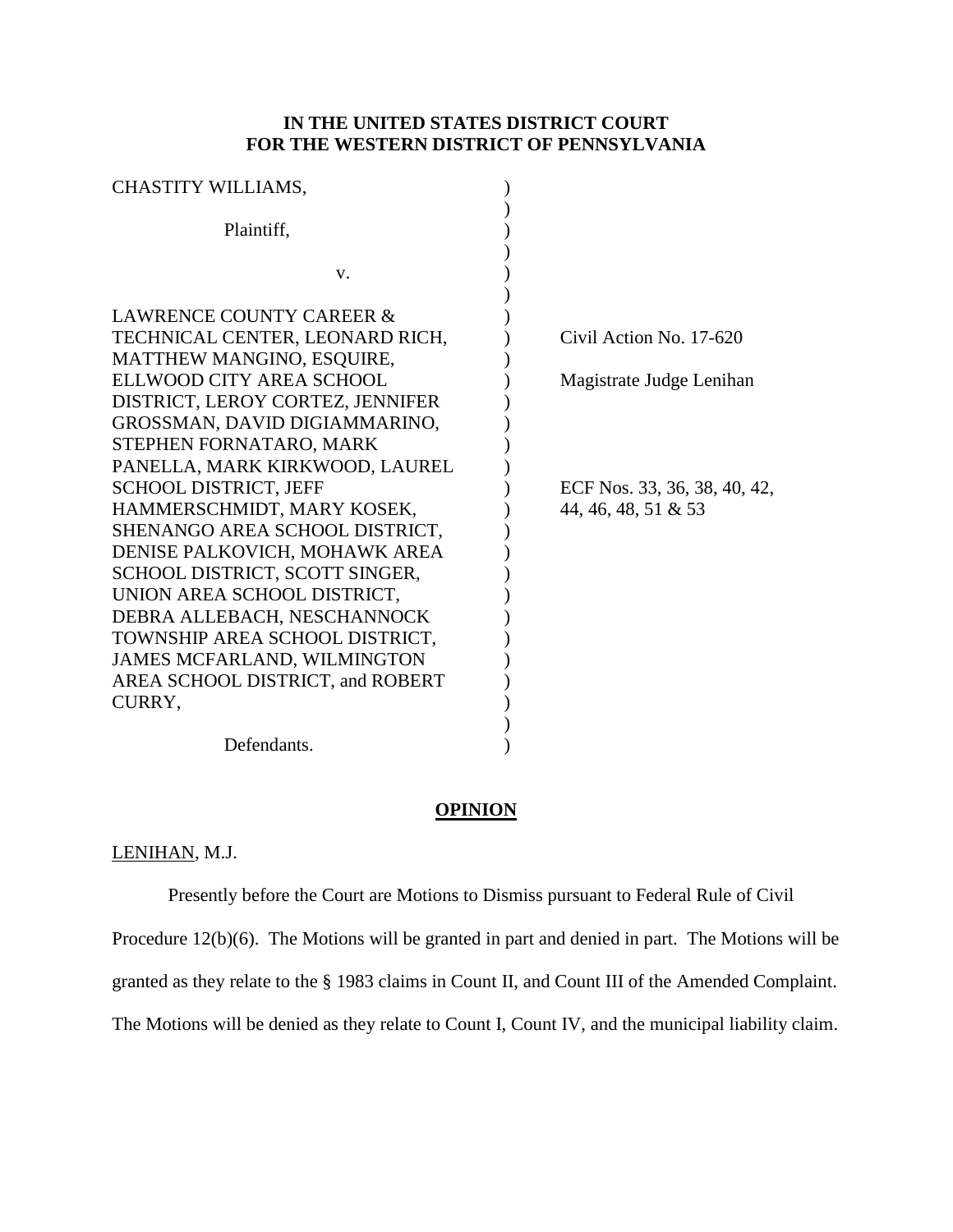Plaintiff, Chastity Williams ("Plaintiff" or "Williams"), initiated this lawsuit on October 6, 2016 pursuant to 42 U.S.C. § 1983 alleging a violation of her constitutional rights under the Fourth and Fourteenth Amendments. Plaintiff also asserts a claim for malicious prosecution in violation of Pennsylvania state law.

## **I. PROCEDURAL HISTORY**

Plaintiff initiated this action in the Court of Common Pleas of Lawrence County, Pennsylvania. Following pre-complaint discovery, she filed a five-count Complaint on April 17, 2017. Because three of these claims arise under 42 U.S. §1983, the case was removed to federal court by Defendants, all but one of whom moved to dismiss the Complaint pursuant to Federal Rule of Civil Procedure  $12(b)(6)$ .<sup>1</sup> In response, Plaintiff filed an Amended Complaint on June 9, 2017 and omitted the state law claim for defamation. The same Defendants then moved to dismiss the Amended Complaint pursuant to Rule 12(b)(6).

### **II. STATEMENT OF FACTS**

 $\overline{a}$ 

Defendant Lawrence County Career and Technical Center ("the Center") offers vocational and technical education programs to students from eight different school districts, and each of these districts in turn provides funding for the Center. (Am. Compl. ¶ 3, ECF No. 30.) The Center is governed by a Joint Operating Committee ("JOC") comprised of officials from the Center and representatives from each of the eight districts. (Am. Compl. ¶ 4.) Plaintiff brought this action against the Center, the eight school districts, and each of the school districts' representatives on the JOC,<sup>2</sup> (Am. Compl.  $\P\P$  2, 9-20), as well as Leonard Rich ("Rich"), the

<sup>&</sup>lt;sup>1</sup> Since the commencement of this action, defendant Mark Kirkwood has died, and no one has entered an appearance on behalf of him or his estate to date.

 $2^2$  The eight school districts and their representatives on the JOC who have been named as defendants include: Ellwood City Area School District, Leroy Cortez, and Jennifer Grossman;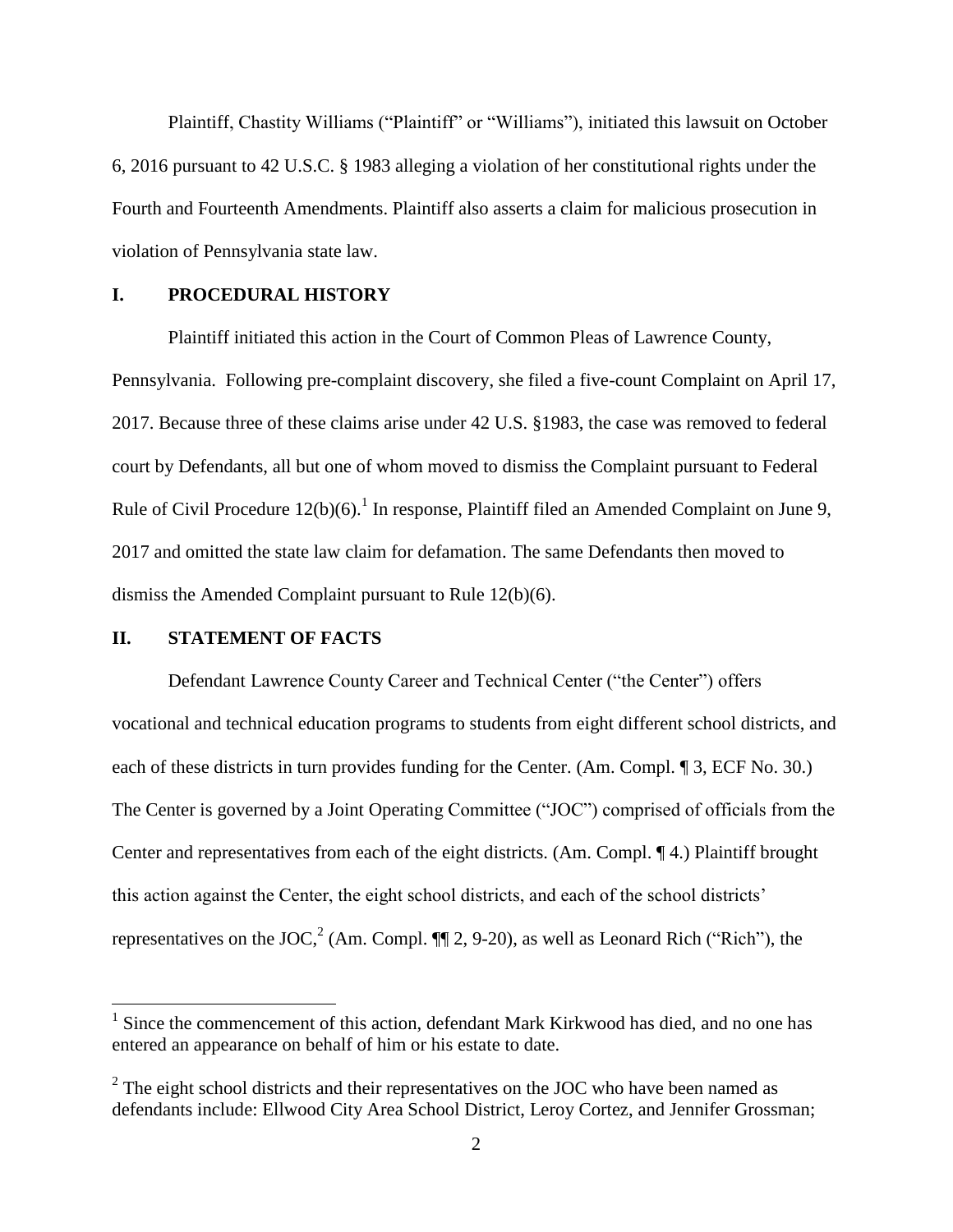Center's director and business manager since October 2013, Matthew Mangino ("Mangino"), the Center's solicitor, and Mary Kosek ("Kosek"), one of the Center's employees. (Am. Compl. ¶¶ 5-7.)

Plaintiff worked as an Assistant Business Manager for the Center from March 2010 until she voluntarily resigned on August 21, 2013 to accept employment at Grove City College. (Am. Compl. ¶¶ 23, 29.) Over the course of her employment, she worked overtime. (Am. Compl. ¶ 28.)

In an October 2013 meeting, Rich was hired by the JOC to serve as the Center's new Director. (Am. Compl. ¶ 33.) At this meeting, the JOC also retained an accounting firm to perform an audit, allegedly due to the Center's financial difficulties. (Am. Compl. ¶¶ 30, 32, 34.) Williams alleges that the auditors were specifically directed to investigate improprieties regarding her overtime compensation and to investigate only the time span that coincided with her employment at the Center. (Am. Compl. ¶¶ 35-37.) The audit concluded that none of the overtime pay had been properly authorized. (Am. Compl. ¶ 38.)

Rich, with the JOC's authorization, reported Plaintiff's alleged criminal conduct and gave the audit report to the Pennsylvania State Police and/or the Lawrence County District Attorney and demanded that she be criminally charged for the theft offenses. (Am. Compl. ¶ 41.) On March 7, 2014, the District Attorney filed a criminal complaint against Plaintiff, charging her with three felony offenses for her alleged theft of \$92,412.92 from the Center. (Am. Compl.  $\P$ 

43.)

New Castle Area School District, David Digiammarino, Stephen Fornataro, Mark Panella, and Mark Kirkwood; Laurel School District and Jeff Hammerschmidt; Shenango Area School District and Denise Palkovich; Mohawk Area School District and Scott Singer; Union Area School District and Debra Allebach; Neshannock Township Area School District and James McFarland; Wilmington Area School District and Robert Curry.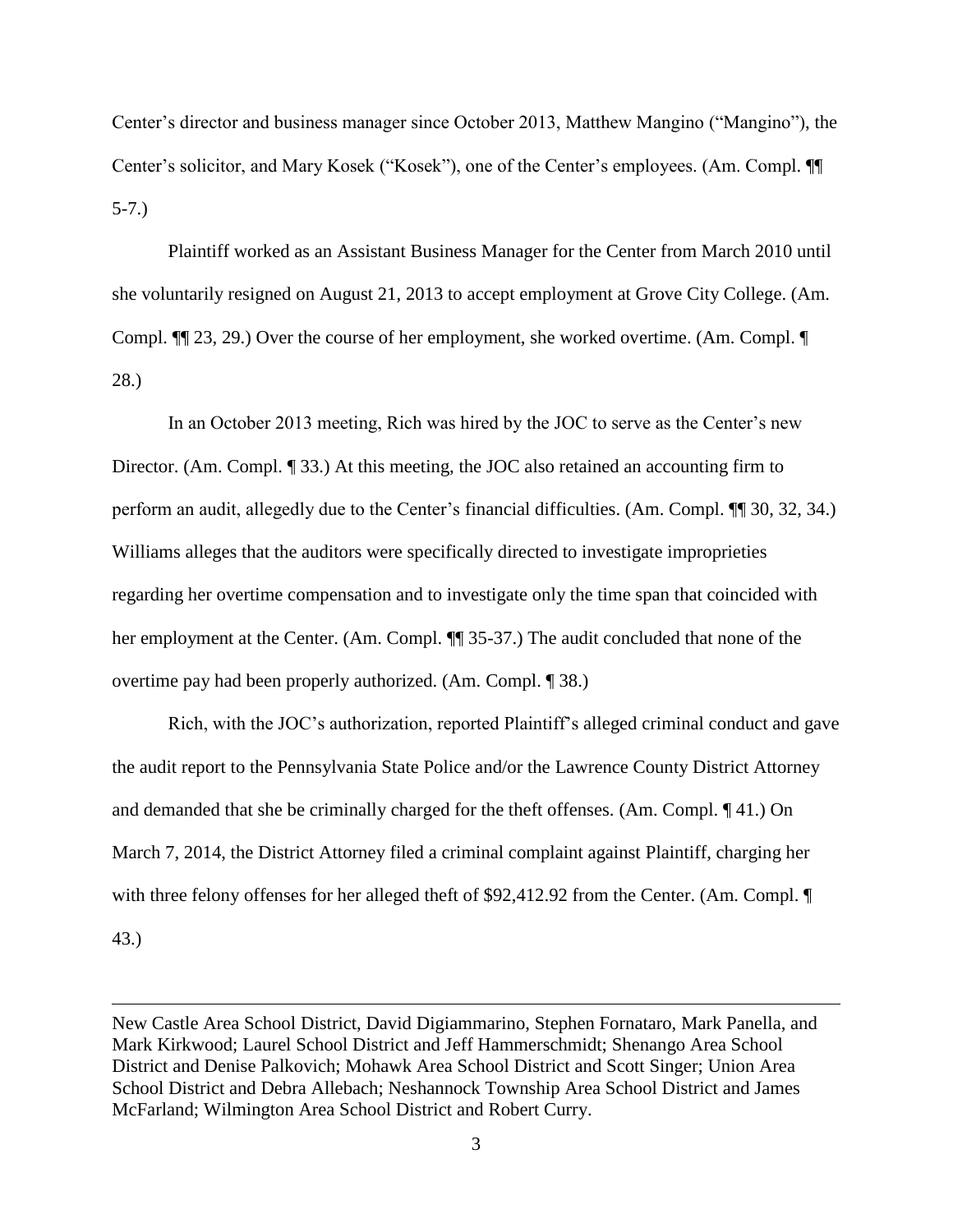The Affidavit of Probable Cause prepared by the police officer and attached to the Criminal Complaint listed Rich and the audit report as the two sources of information upon which the felony theft charges were based. (Am. Compl. ¶ 44.) As a result of these charges, Plaintiff alleges that she was required to submit to processing and fingerprinting by the Pennsylvania State Police, travel to and present herself at any scheduled court proceedings, expend time and effort preparing her defense with her attorneys, pay substantial legal fees, and endure the prospect of going to trial in order to prove her innocence. (Am. Compl. ¶ 45.) In addition, she alleges that her prosecution was highly publicized in newspaper articles featuring comments made by Rich and members of the JOC. (Am. Compl. ¶ 47.)

After a preliminary hearing on October 8, 2014, all charges against Plaintiff were dropped or dismissed. (Am. Compl. ¶ 57.) She alleges that after this hearing, Rich and some or all of the representatives on the JOC wrote a letter urging the Lawrence County District Attorney to refile the charges. (Am. Compl. ¶ 58.)

Plaintiff alleges that the Defendants provided the auditing firm and subsequently the Lawrence County District Attorney with false and/or incomplete information suggesting that a crime had occurred, while ignoring and/or withholding additional information to the contrary. (Am. Compl. ¶ 48.) She further alleges that Defendants did not disclose complete or accurate information to cause her prosecution in order to further their own interests. (Am. Compl. ¶ 53.) In particular, Plaintiff alleges that Defendants were motivated to have her prosecuted so that they could recover the allegedly stolen overtime pay under an insurance policy that would only provide coverage if the loss resulted from fraudulent or criminal conduct.<sup>3</sup> (Am. Compl.  $\P$  54.) Plaintiff further contends that Defendants wanted her to be prosecuted because it was politically

<sup>&</sup>lt;sup>3</sup> Plaintiff believes that the Center received approximately \$89,000 under the insurance policy. (Am. Compl. ¶ 55.)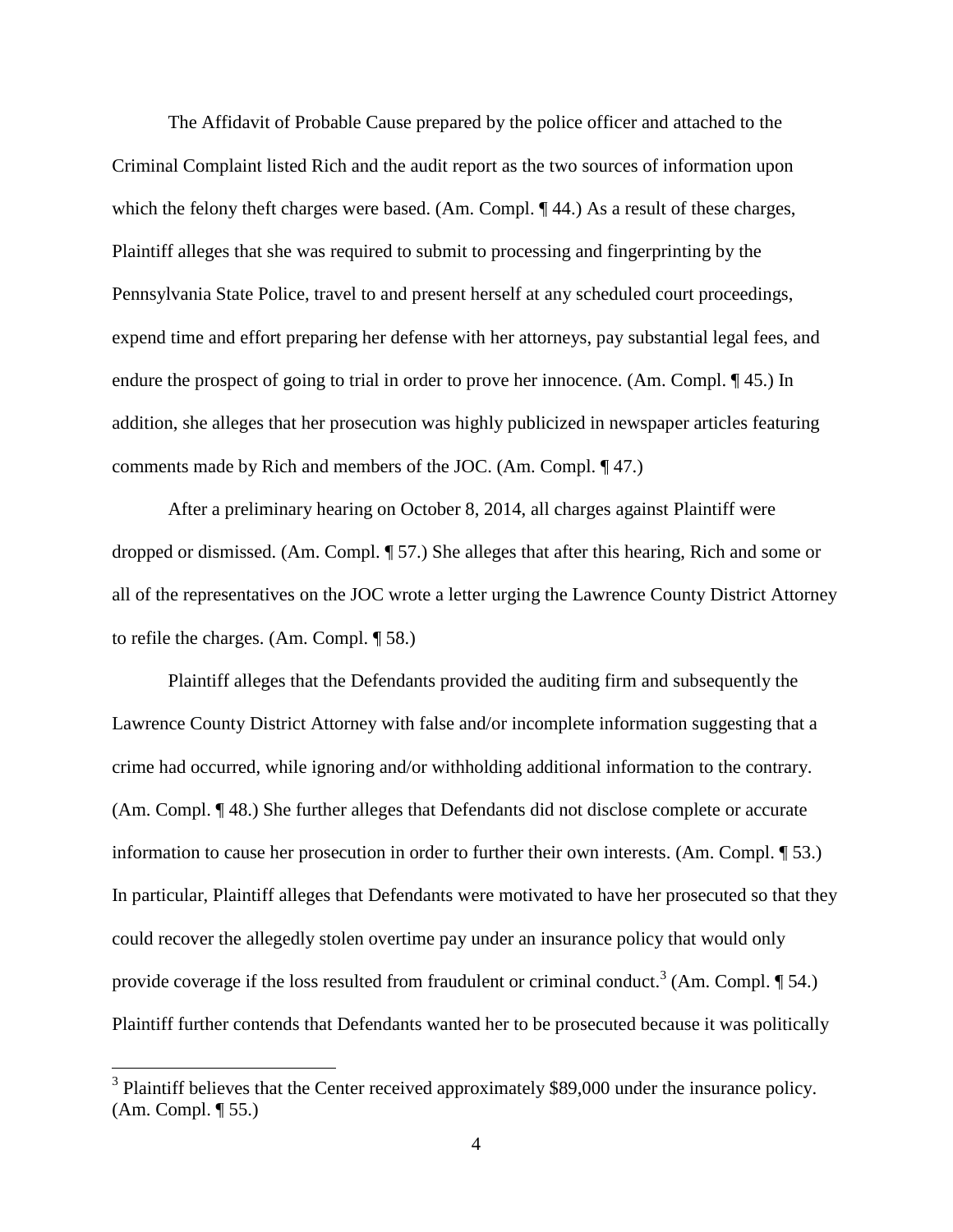advantageous to them to create the perception that the Center's financial problems were not attributable to waste or mismanagement of public funds, but rather, caused by a thieving employee. (Am. Compl. ¶ 56.)

Plaintiff further alleges that she suffered great reputational harm because of the unfounded allegations and felony prosecution, which caused her to be terminated from her job at Grove City College in April 2014. (Am. Compl. ¶ 55.) Since then, she has been unable to obtain substitute employment and was unemployed until she started her own business in July 2015, where she earns less than she earned at Grove City College. (Am. Compl.  $\P$  60.) Plaintiff alleges that she continues to be prevented from obtaining employment in her chosen field of school administration due to her felony prosecution and stringent background checks required to work in educational institutions. (Am. Compl. ¶ 61.)

Plaintiff has brought a Pennsylvania state law claim of malicious prosecution against the individual Defendants. (Am. Compl. ¶¶ 62-66.) She has also asserted § 1983 claims of malicious prosecution under the Fourth and Fourteenth Amendments, and of defamation under the Fourteenth amendment<sup>4</sup>, against all Defendants. (Am. Compl. ¶ 67-, 78-88.) Defendants have moved to dismiss the Complaint pursuant to Federal Rule of Civil Procedure 12(b)(6) for failure to state a claim upon which relief may be granted.

## **III. STANDARD OF REVIEW**

 $\overline{a}$ 

In deciding a motion to dismiss under Rule 12(b)(6), the courts apply the following standard, as recently reiterated by the court of appeals:

 $<sup>4</sup>$  Although Plaintiff characterizes Count IV as a defamation claim brought pursuant to 42 U.S.C.</sup> § 1983 and the Fourteenth Amendment, the jurisprudential underpinning of this claim is violation of her Fourteenth Amendment due process liberty interest in reputation, a constitutional tort.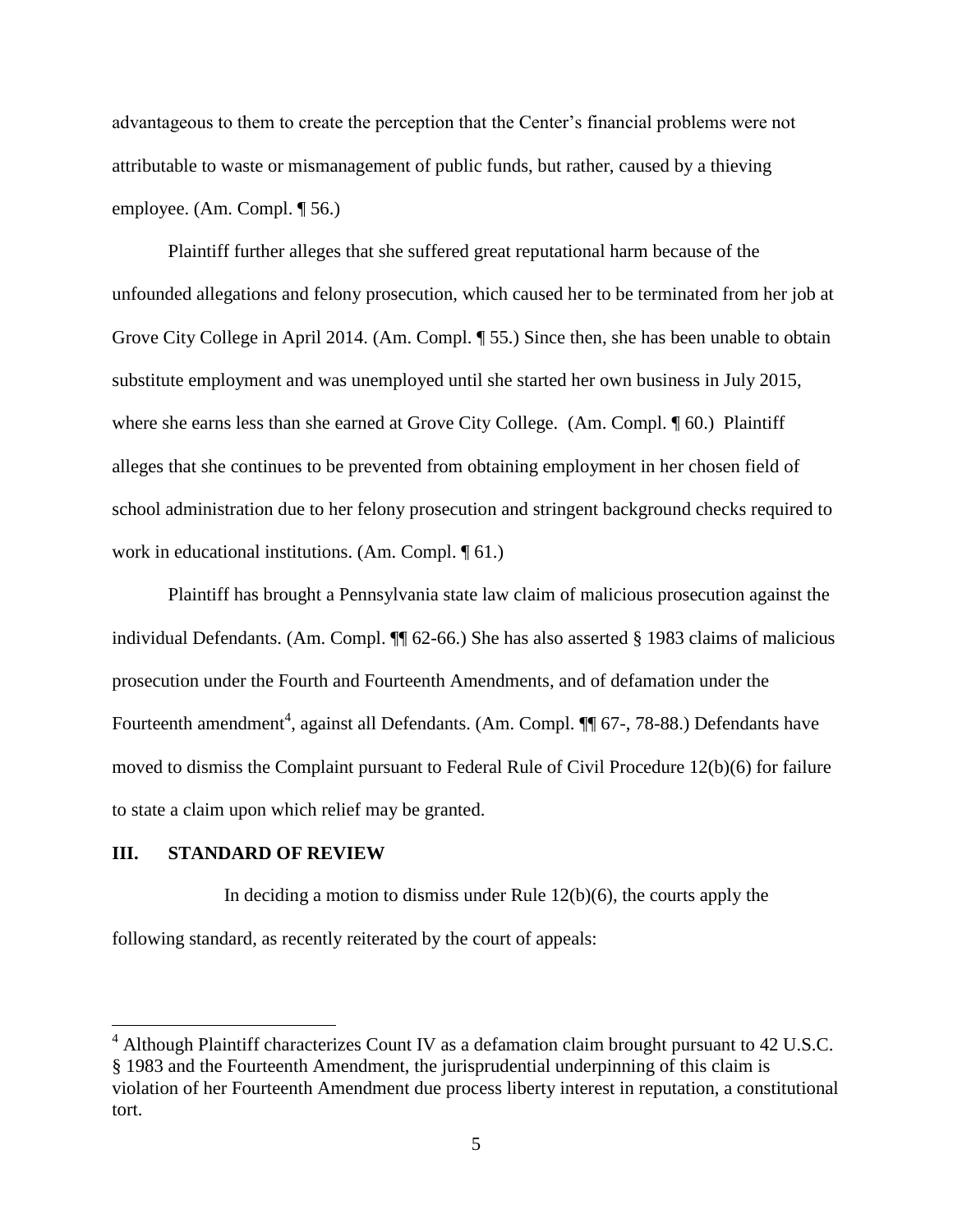A complaint may be dismissed under Rule 12(b)(6) for "failure to state a claim upon which relief can be granted." But detailed pleading is not generally required. The Rules demand "only 'a short and plain statement of the claim showing that the pleader is entitled to relief,' in order to 'give the defendant fair notice of what the ... claim is and the grounds upon which it rests.' " *Twombly*, 550 U.S. at 555, 127 S. Ct. 1955 (quoting *Conley v. Gibson*, 355 U.S. 41, 47, 78 S. Ct. 99, 2 L.Ed.2d 80 (1957)). "To survive a motion to dismiss, a complaint must contain sufficient factual matter, accepted as true, to state a claim to relief that is plausible on its face." *Iqbal*, 556 U.S. at 678, 129 S. Ct. 1937 (citation and internal quotation marks omitted). "A claim has facial plausibility when the plaintiff pleads factual content that allows the court to draw the reasonable inference that the defendant is liable for the misconduct alleged." *Id*.; *see also Sheridan v. NGK Metals Corp*., 609 F.3d 239, 262 n. 27 (3d Cir.2010). Although the plausibility standard "does not impose a probability requirement," *Twombly*, 550 U.S. at 556, 127 S. Ct. 1955, it does require a pleading to show "more than a sheer possibility that a defendant has acted unlawfully," *Iqbal*, 556 U.S. at 678, 129 S. Ct. 1937. A complaint that pleads facts "merely consistent with a defendant's liability . . . stops short of the line between possibility and plausibility of entitlement to relief." Id. (citation and internal quotation marks omitted). The plausibility determination is "a context-specific task that requires the reviewing court to draw on its judicial experience and common sense." *Id*. at 679, 129 S. Ct. 1937.

*Connelly v. Lane Constr. Corp.,* 809 F.3d 780, 786-87 (3d Cir. 2016).

### **IV. ANALYSIS**

#### **A. Pennsylvania Malicious Prosecution Claim**

Count I of Plaintiff's Amended Complaint alleges malicious prosecution in violation of Pennsylvania common law. In order to state a claim for malicious prosecution under Pennsylvania law, a plaintiff must plead facts that establish that Defendants (1) instituted criminal proceedings, (2) without probable cause, (3) with actual malice, and (4) that the proceedings ended in Plaintiff's favor. *Cosmas v. Bloomingdale Bros. Inc.*, 600 A.2d 83, 85 (Pa. Super. Ct. 1995). Providing information to a district attorney or officer or making an accusation of criminal misconduct does not ordinarily constitute initiation of a criminal proceeding. *Bradley*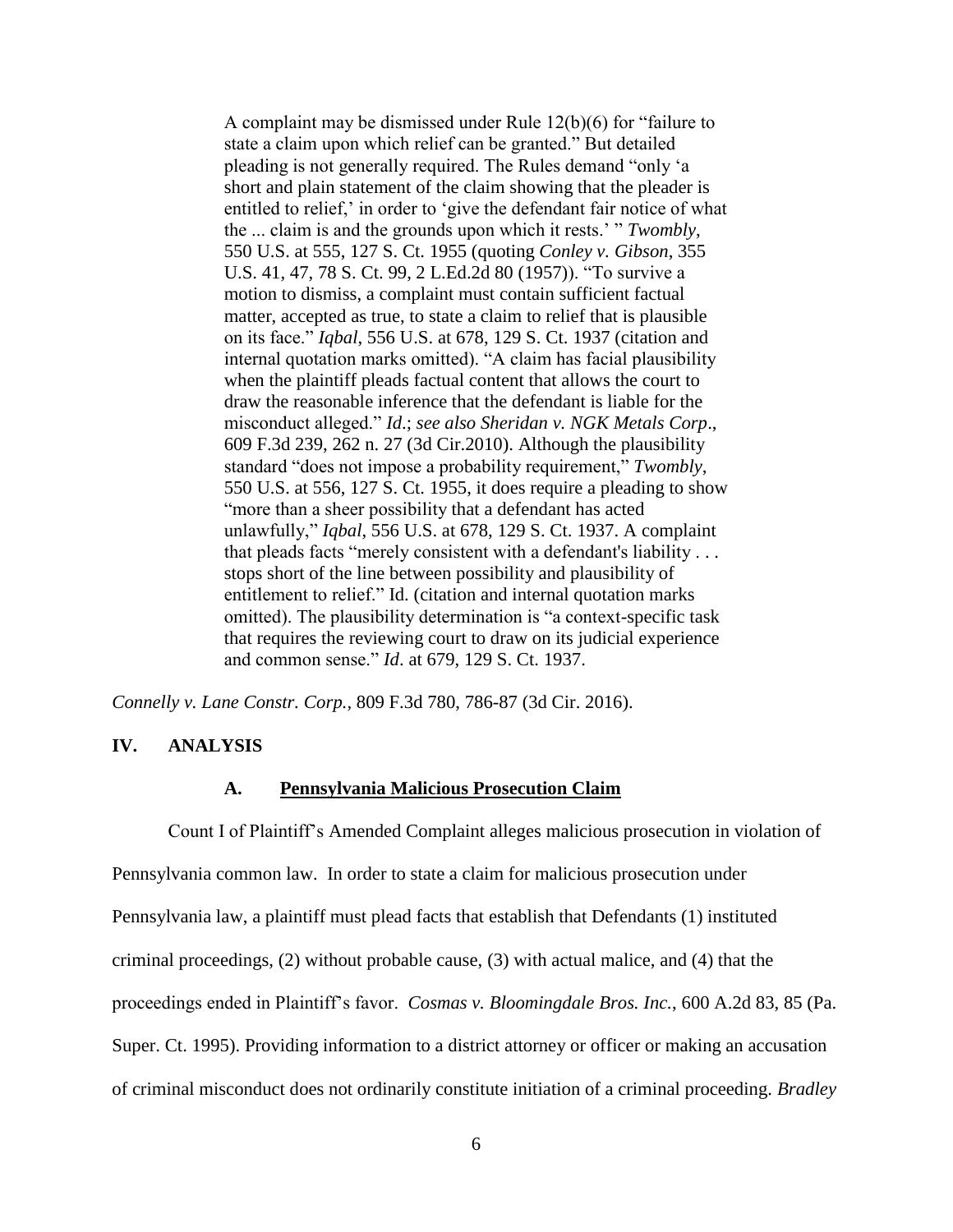*v. Gen. Acc. Ins. Co.*, 778 A.2d 707, 711 (Pa. Super. Ct. 2001). However, when a person knowingly provides false information or demands prosecution, the attorney or officer can no longer intelligently exercise his discretion in choosing whether to bring charges. *Griffiths v. CIGNA Corp.*, 988 F.2d 457, 464 (3d Cir. 1993) (citing *Byers v. Ward,* 84 A.2d 307, 309 (Pa. 1951) (defendants accused of providing false testimony and documentary evidence)), *overruled on other grounds by, Miller v. CIGNA Corp.,* 47 F.3d 586 (3d Cir. 1995). *See also Burgos v. Morgan, Lewis & Brockius, LLP,* No. 735 EDA 2015, 2017 WL 57879, at \*6-8 (Pa. Super. Ct. Jan. 5, 2017.) As such, the party providing false information or demanding prosecution is responsible for initiating the proceedings. *Id.*

Defendants argue that Plaintiff cannot satisfy the first element of this claim because none of them initiated the criminal proceedings against her; therefore, they argue, this Count should be dismissed in its entirety. Plaintiff alleges that Leonard Rich reported her supposed criminal conduct, turned the audit report over to Pennsylvania State Police and the Lawrence County District Attorney, and demanded that she be prosecuted. (Am. Compl. ¶ 43.) She further alleges that all of the Defendants recommended that Plaintiff's supposed crime be reported and her prosecution demanded. (Am. Compl. ¶ 47.) Plaintiff also contends that the information given to the police was incomplete "and/or" false. (Am. Compl. ¶ 48.)

While Rich denies knowingly making false statements, the Court cannot resolve this factual issue at this stage of litigation. Plaintiff has sufficiently alleged that Leonard Rich, through his false statements and his demands of prosecution, maliciously initiated proceedings against the Plaintiff without probable cause, and that these proceedings ended in Plaintiff's favor. Because the Complaint alleges plausible facts establishing all four elements of a Pennsylvania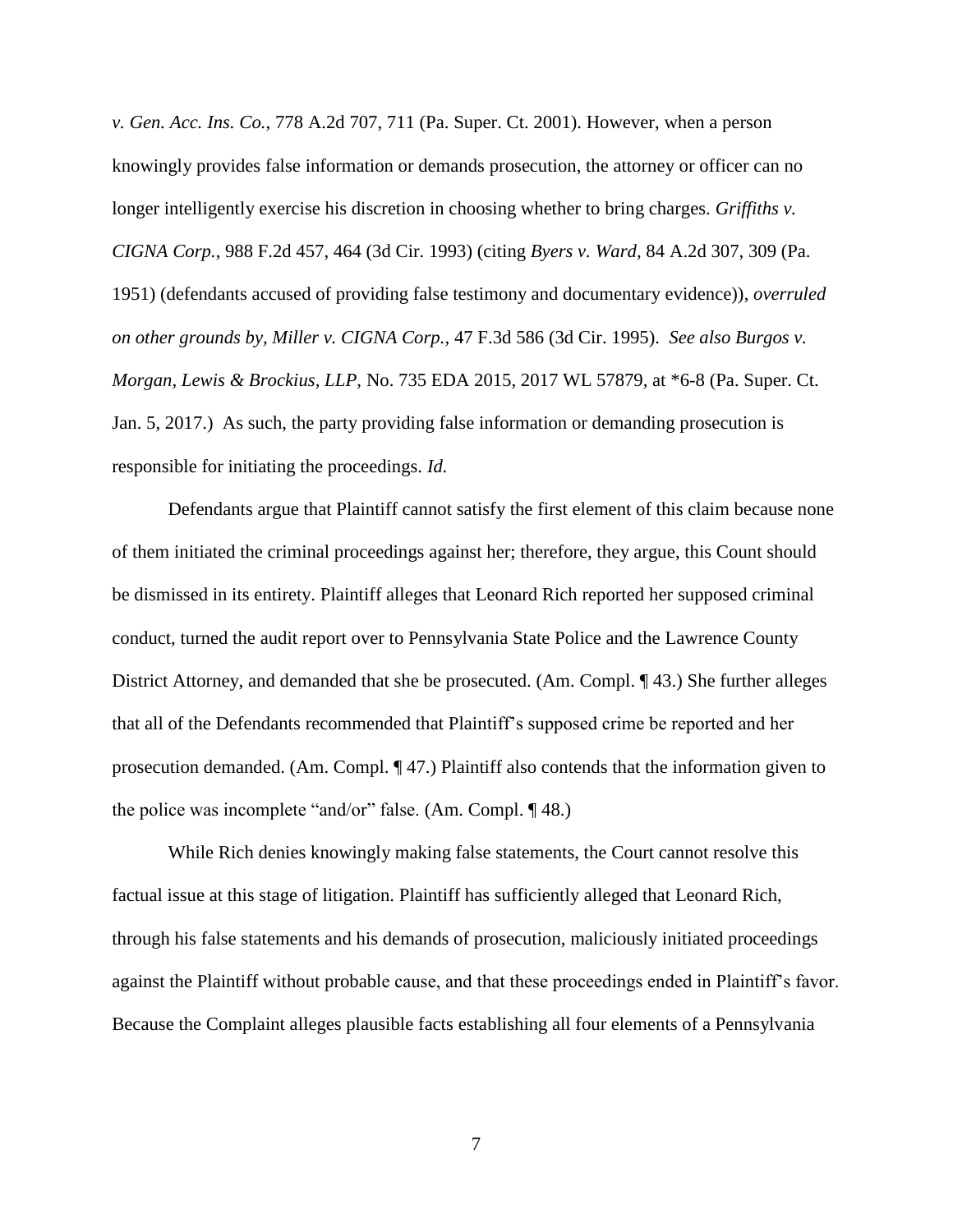malicious prosecution claim, the Court will deny the motions to dismiss Count I as to Defendant Leonard Rich.

While the other Defendants did not directly demand Plaintiff's prosecution, they allegedly caused the initiation of her prosecution and endorsed the decision through their representation, participation, or influence on the Joint Operating Committee and/or management of the Center. (Am. Compl. ¶ 47.) As a result, they too allegedly initiated the proceedings against Plaintiff by demanding that she be prosecuted. (Am. Compl. ¶ 63.) Given the factual uncertainties regarding whether or not this is the case, the Court must deny the motion to dismiss as to all Defendants.

#### **B. Section 1983 Claims**

Plaintiff alleges three counts under 42 U.S.C. § 1983, which states in relevant part as follows:

> Every person who, under color of any statute, ordinance, regulation, custom, or usage of any State or Territory or the District of Columbia, subjects, or causes to be subjected, any citizen of the United States of any other person within the jurisdiction thereof to the deprivation of any rights, privileges, or immunities secured by the Constitution and laws, shall be liable to the party injured in an action at law, suit in equity, or other proper proceeding for redress. . . .

42 U.S.C. § 1983. Therefore, to state a claim for relief under § 1983, Plaintiff must demonstrate both that Defendants were acting under color of state law and that a constitutional violation was directly caused by Defendants' conduct. *Piecknick v. Commonwealth of Pennsylvania*, 36 F.3d 1250, 1255-56 (3d Cir. 1994). In this case, Defendants argue that Plaintiff has failed to plead sufficient facts to establish a plausible constitutional violation in regard to Count II ("Violation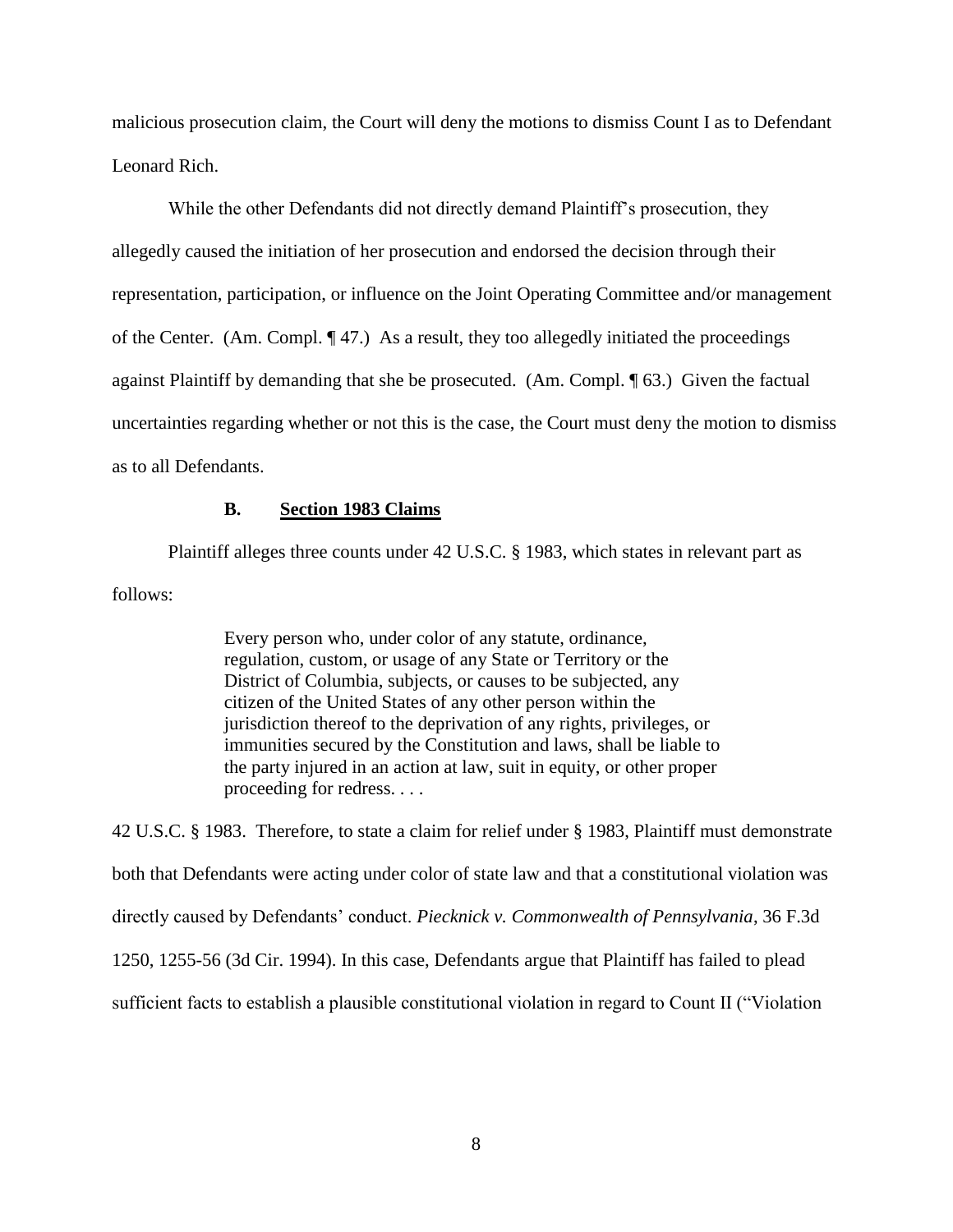of Fourth Amendment"), Count III ("Violation of Fourteenth Amendment"), and Count IV ("Defamation – Fourteenth Amendment").<sup>5</sup>

### **1. Count II--Violation of Fourth Amendment**

In Count II, Plaintiff alleges a claim of malicious prosecution in violation of the Fourth Amendment.<sup>6</sup> In order to prevail on such a claim, Plaintiff must establish that: (1) Defendants initiated a criminal proceeding; (2) the criminal proceeding ended in Plaintiff's favor; (3) the proceeding was initiated without probable cause; (4) the Defendants acted maliciously or for a purpose other than bringing the Plaintiff to justice; and (5) Plaintiff suffered a deprivation of liberty consistent with the concept of seizure as a consequence of a legal proceeding. *DiBella v. Borough of Beechwood*, 407 F.3d 599, 601 (3d Cir. 2005) (citing *Estate of Smith v. Marasco*, 318 F.3d 497, 521 (3d Cir. 2003)). In this case, Defendants argue that Plaintiff has failed to satisfy the fifth element.<sup>7</sup>

Third Circuit precedent dictates that prosecution without probable cause alone is not a constitutional tort; instead, there must be a "deprivation of liberty consistent with the concept of seizure" in order to implicate the Fourth Amendment. *Id.* at 603. To satisfy this element, a plaintiff must be subject to either pretrial custody or "some onerous types of pretrial, noncustodial restrictions," such as limitations on travel outside the jurisdiction. *Id.*; *see also Gallo v.* 

 $<sup>5</sup>$  None of the Defendants contest that they were acting under color of state law; therefore, the</sup> Court will assume without deciding that they were.

 $6$  In the original Complaint, this count was entitled "Malicious Prosecution – Fourth Amendment," while in the Amended Complaint it is entitled simply "Violation of the Fourth Amendment." Despite the change in headings, both the original and Amended Complaints assert a malicious prosecution claim. *See* Am. Compl. ¶¶ 62-67. A similar change was made with regard to the title of Count III, but again the substance remains the same. *See* Am. Compl. ¶¶ 74- 81.

 $<sup>7</sup>$  Defendants also argue that Plaintiff has not alleged requisite personal involvement by each of</sup> the defendants. Because incurable defects with the fifth element warrant dismissal, the Court need not analyze this argument.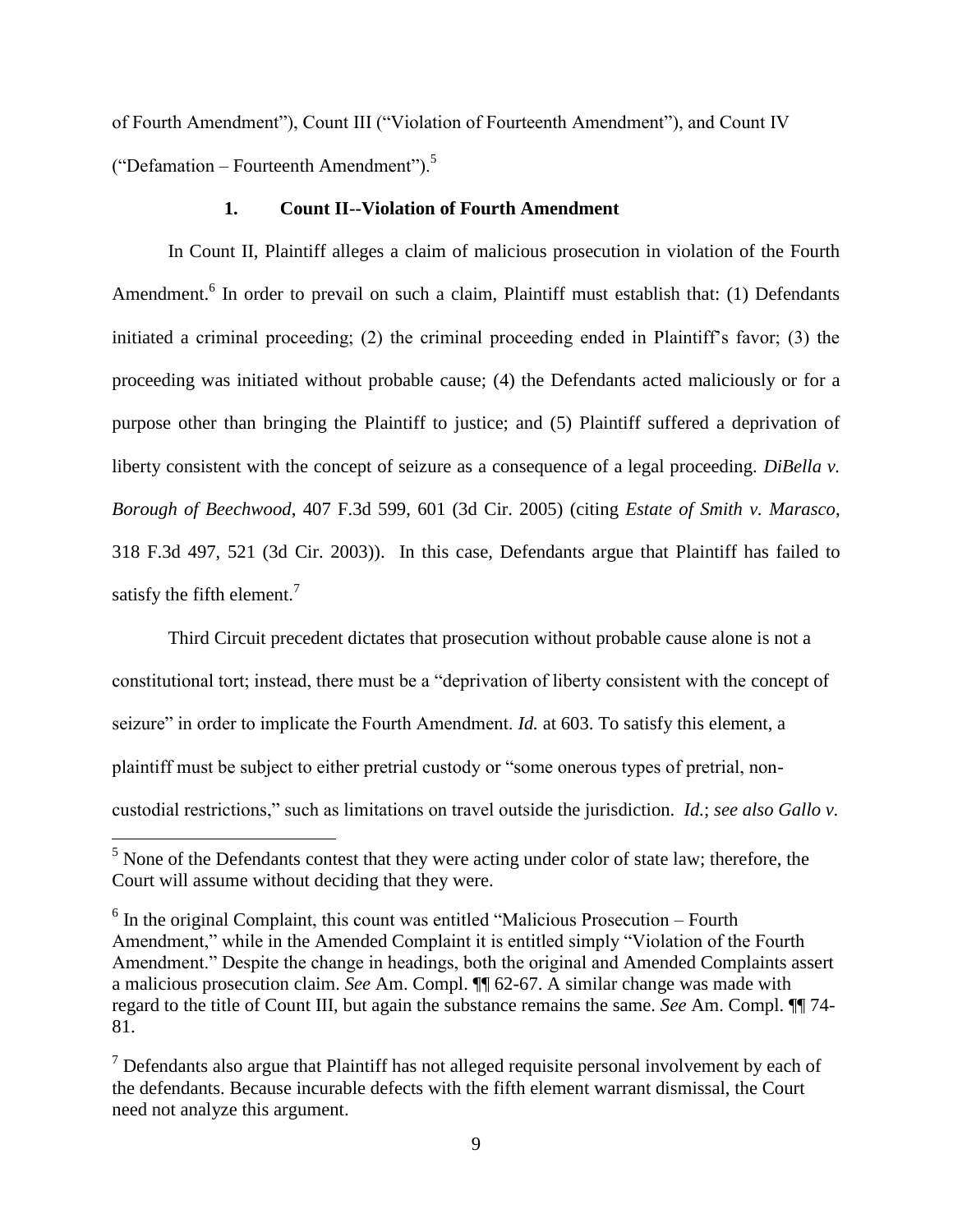*City of Philadelphia*, 161 F.3d 217, 224 (3d Cir. 2003) (holding that, although it was a close question, travel restrictions including arrest, requirement to post bond, prohibition from travelling outside the geographic area, requirement to contact pretrial services weekly, and requirement to attend all court hearings amounted to a seizure). Compelled attendance at hearings and court proceedings does not rise to the level of a seizure necessary to satisfy this element. *See, e.g., DiBella* 407 F.3d at 603; *Penberth v. Krajnak*, 347 F. App'x 827, 829 (3d Cir. 2009) (plaintiff not seized for purposes of Fourth Amendment where he was detained for 35 to 40 minutes, not required to post bail or communicate with pre-trial services, and under no travel restrictions).

Most recently, the Third Circuit held that a malicious prosecution plaintiff was seized for purposes of the Fourth Amendment when she had been interrogated by police; was required to fly from her home in California to Pennsylvania for her arraignment; spent more than an hour being fingerprinted and photographed at a police station, was required to post unsecured bail in the amount of \$50,000; was told that the bond would be forfeited if she did not attend all court proceedings; and consequently, she was compelled to travel from California to Pennsylvania for twelve (12) pre-trial conferences in one year; and that the trial did not occur until sixteen (16) months after she had been charged. *Black v. Montgomery Cnty.*, 835 F.3d 358, 367-68 (3d Cir. 2016). The *Black* court emphasized that "'[p]re-trial restrictions of liberty aimed at securing a suspect's court attendance are all "seizures" . . . [because] the difference between detention in jail, release on bond, and release subject to compliance with other conditions is in the *degree* of restriction on the individual's liberty, not in the *kind* of restriction.'" 835 F.3d at 367 (quoting *Schneyder v. Smith*, 653 F.3d 313, 320 (3d Cir. 2011)) (emphasis in *Schneyder*) (explaining Third Circuit's interpretation of Ginsburg concurrence in *Albright v. Oliver*, 510 U.S. 266, 276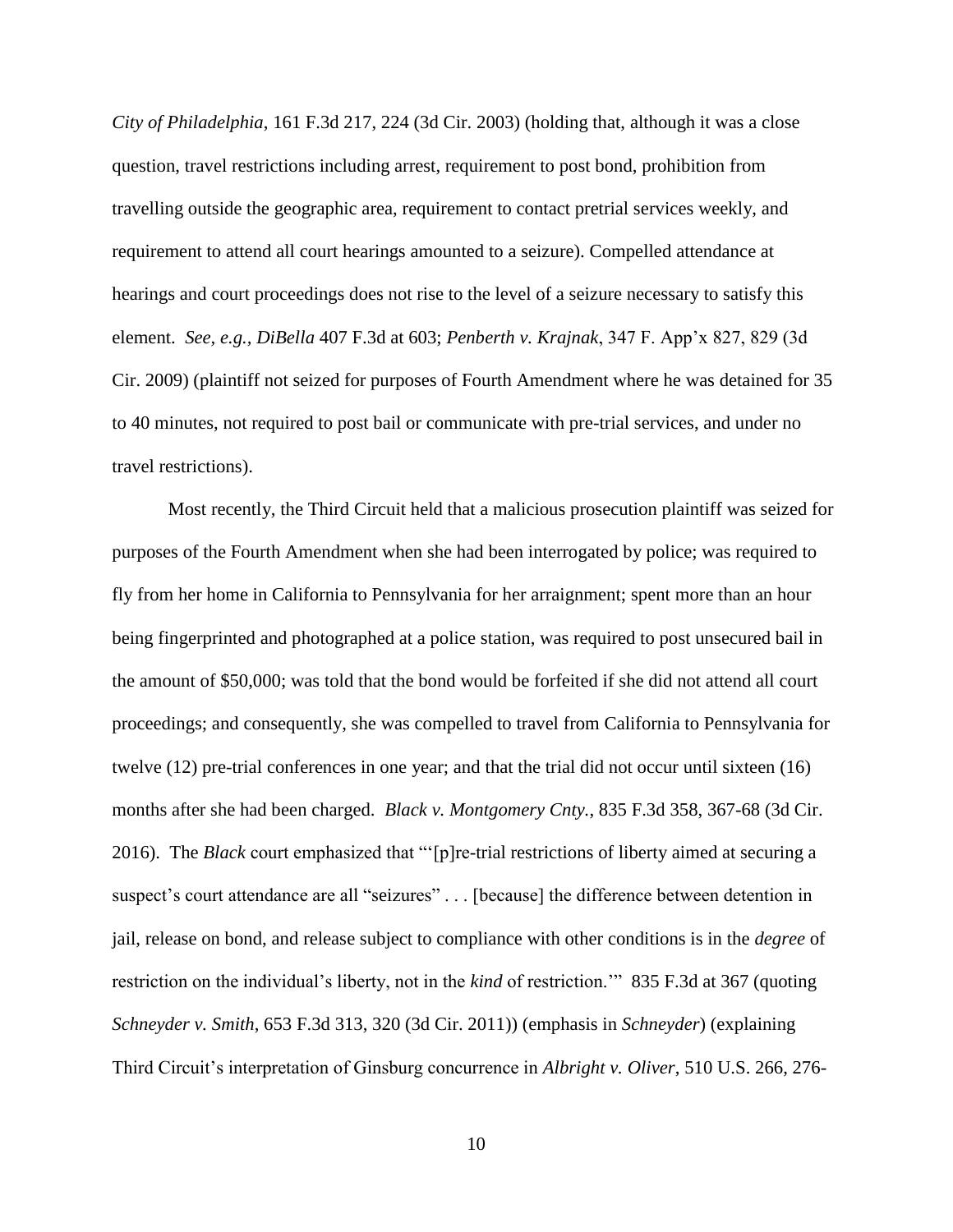281 (1994)).

 $\overline{a}$ 

In the present case, Plaintiff alleges that she was subject to processing and fingerprinting, was required to appear in court, was compelled to expend time and money preparing her case, and was forced to endure the prospect of going to trial. (Am. Compl. ¶ 45.) Plaintiff was not arrested or held in custody at any time, and was able to travel freely except for when she was required to appear in court. Nevertheless, Plaintiff asserts that these "attendant disruptions and restrictions upon Plaintiff's life, travel, and employment" constitute a seizure within the meaning of the Fourth Amendment. The Court disagrees; Plaintiff was subject to almost exactly the same restrictions in *DiBella* that were held not to constitute a seizure. *See DiBella*, 407 F.3d at 600. Even considering the added impingement on Plaintiff's liberty interest from processing and fingerprinting, Plaintiff was not subject to conditions akin to those in *Gallo* or *Black*.

Plaintiff argues that the Third Circuit adopted Justice Ginsburg's concept of the "continuing seizure" <sup>8</sup> in *Schneyder*, 653 F.3d at 319. Its application here, however, does not lead to the conclusion that Plaintiff was subject to a seizure. In *Schneyder*, the Third Circuit endorsed the idea that an "arrested person's seizure was deemed to continue even after release from official custody." *Id. Schneyder* also clarified that "substantial pre-trial restrictions on liberty – most prominently, custodial detentions – are 'seizures' when they are imposed in order to compel a court appearance." *Id.* at 321. Plaintiff herein alleges only that she was processed and fingerprinted. (Am. Compl. ¶ 45.) Plaintiff's allegations of time and effort in preparing her case, and expenditure of legal fees are not relevant to the seizure analysis. The only other relevant allegation is that Plaintiff attended a preliminary hearing on October 8, 2014, wherein the charges were dismissed seven (7) months after the filing of the criminal complaint. (Am.

<sup>8</sup> This concept was set forth in a plurality opinion in *Albright v. Oliver*, 510 U.S. 266, 278 (1994).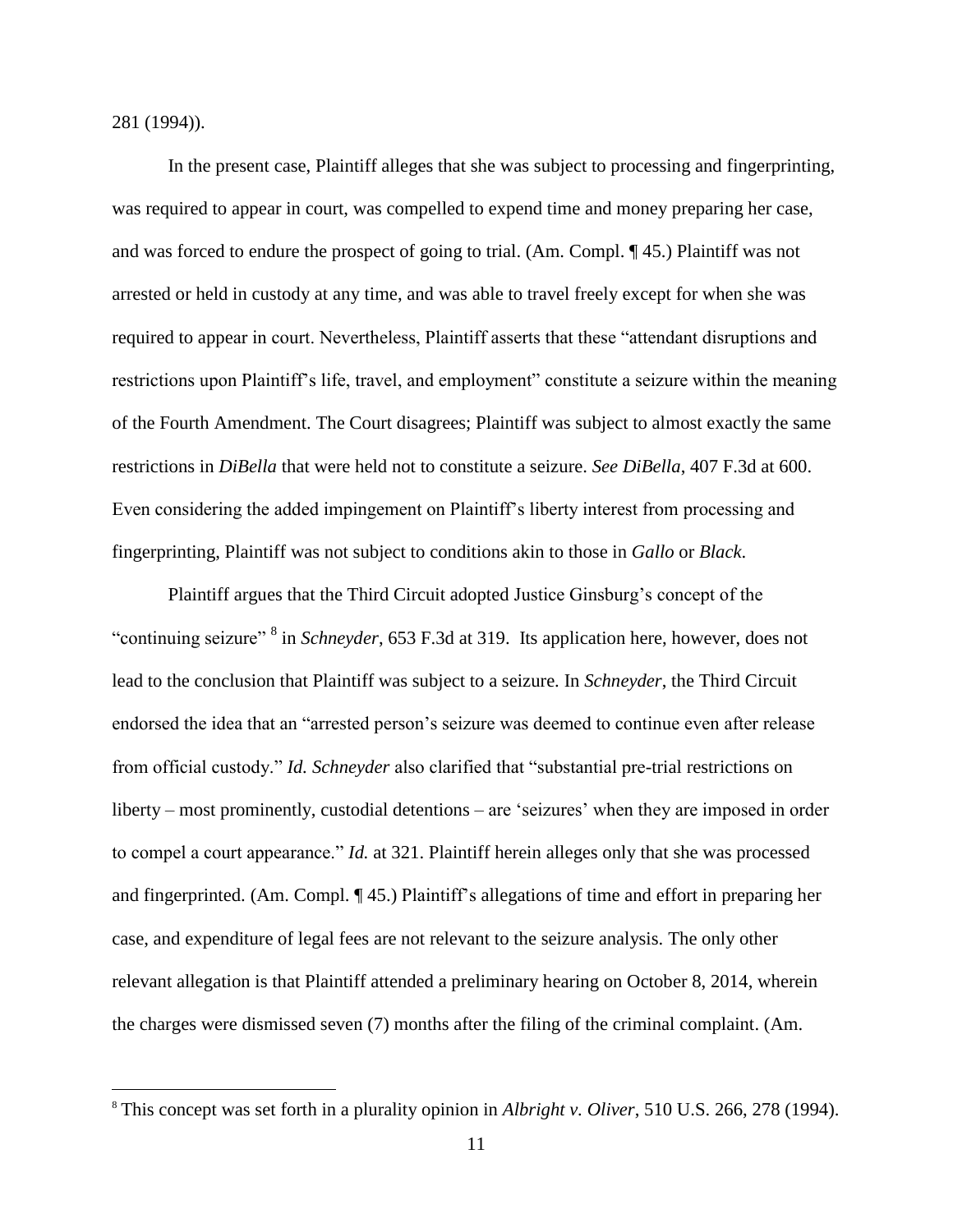Compl. ¶¶ 43, 57.) There is no allegation that Plaintiff posted bond or was limited in her movements. As such, Plaintiff has not alleged a deprivation of liberty necessary to fulfill the fifth element of this claim.

In a civil rights case, a court must sua sponte allow a plaintiff to amend his or her complaint unless it would be inequitable or futile to do so. *Phillips v. Cnty. of Allegheny,* 515 F.3d 224, 245 (3d Cir. 2008). Plaintiff's original complaint did not allege any restrictions on her liberty that would constitute a seizure. Defendants argued that Plaintiff failed to allege seizure in her original complaint in their original 12(b) motions; however, Plaintiff's Amended Complaint did not remedy this deficiency or allege any additional facts supporting the finding of a seizure. Because Plaintiff has repeatedly failed to allege facts sufficient to make out the fifth element of a § 1983 malicious prosecution claim, any further attempt to amend would be futile. Therefore, the Court will dismiss Count II with prejudice.

#### **2. Count III--Violation of Fourteenth Amendment**

In Count III, Plaintiff broadly alleges a violation of her Fourteenth Amendment rights. While the facts used to support this Count center around the same core facts giving rise to the previous malicious prosecution claim, Plaintiff insists in her Brief in Opposition to Motions to Dismiss that this Count is not a malicious prosecution claim. Defendants argue that there is no violation of the Fourteenth Amendment in malicious prosecution cases based on *Albright v. Oliver*, 510 U.S. 266 (1994).

In *Albright*, the Supreme Court held in a plurality opinion that a § 1983 claim for malicious prosecution cannot be brought under the Fourteenth Amendment. *Id.* at 273. The Court held that when "a particular Amendment 'provides an explicit textual source of constitutional protection' . . . 'that Amendment, not the more generalized notion of "substantive due process,"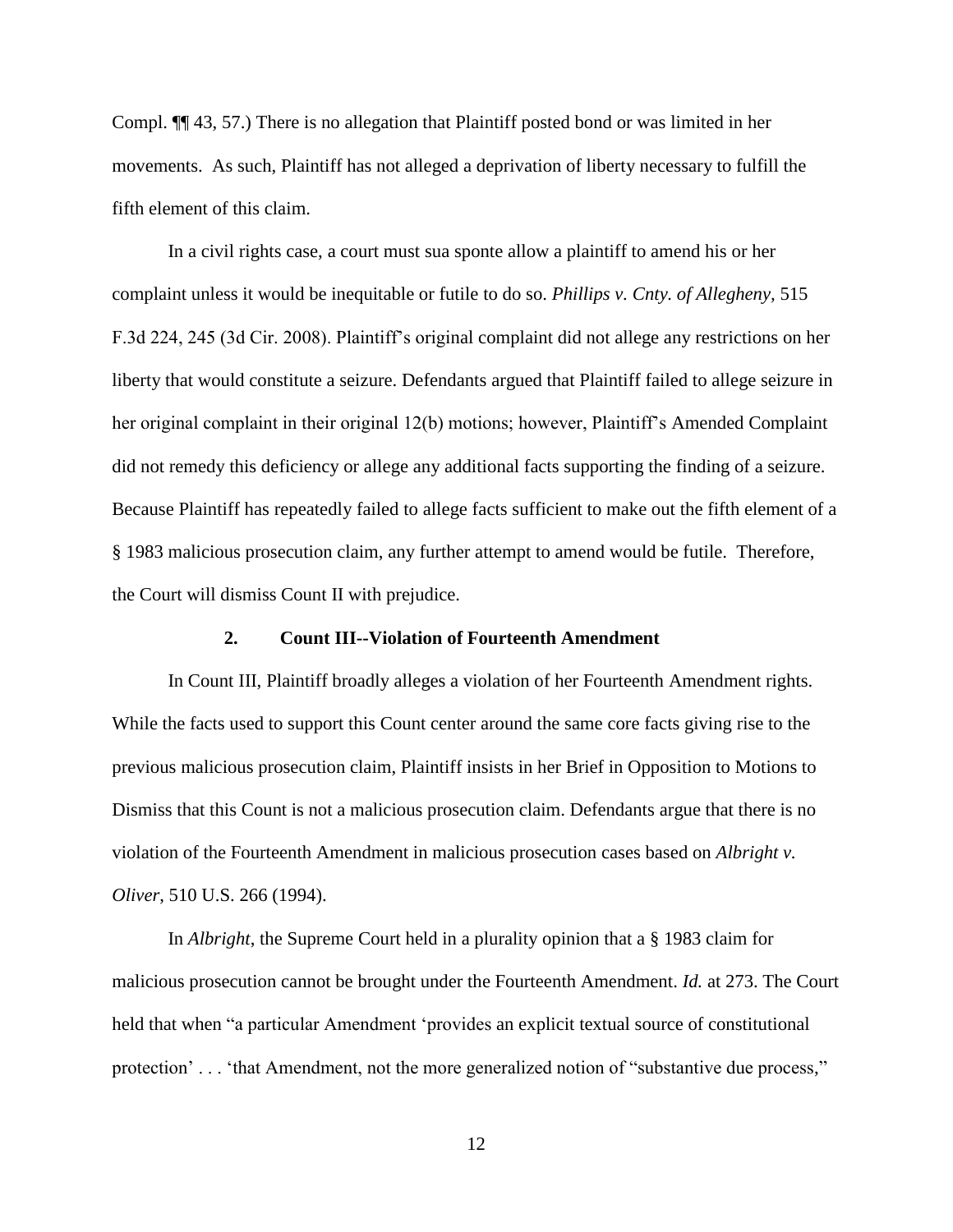must be the guide for analyzing these claims.'" *Id.* (quoting *Graham v. Connor,* 490 U.S. 386, 395 (1989)).

To the extent that this Count is an attempt to state a § 1983 malicious prosecution claim in violation of Plaintiff's Fourteenth Amendment rights, *Albright* dictates that it must be dismissed. Because the Fourth Amendment provides an explicit textual source of protection against malicious prosecution, Plaintiff cannot bring a malicious prosecution claim under the more general provisions of the Fourteenth Amendment.<sup>9</sup> See id. at 274. Therefore, this Count will be dismissed as it relates to all Defendants. Because this Count fails as a matter of law, any further attempt to amend would be futile. Therefore, the Court will dismiss Count III with prejudice.

## **3. Count IV Defamation—Fourteenth Amendment**

Plaintiff alleges defamation in violation of her Fourteenth Amendment rights. Defendants argue that Plaintiff has failed to sufficiently allege a violation of her rights guaranteed by the Fourteenth Amendment.<sup>10</sup> Specifically, Defendants contend that Plaintiff has failed to satisfy the "stigma-plus" test required to state a claim for defamation under the Fourteenth Amendment because she has not been deprived of a property interest.

<sup>&</sup>lt;sup>9</sup> Plaintiff acknowledges in her Brief in Opposition to Motions to Dismiss that a  $\S$  1983 malicious prosecution claim cannot be based on the Fourteenth Amendment's guarantee of substantive due process, but may be asserted on procedural due process grounds. However, she makes no allegations of any violations of the procedural component of the Due Process Clause, and instead advances an argument that her substantive rights have been violated.

<sup>&</sup>lt;sup>10</sup> Defendants also argue that Plaintiff's  $\S$  1983 defamation claim is subject to Pennsylvania's one-year statute of limitations for defamation, and thus is time-barred. The statute of limitations for § 1983 claims in Pennsylvania is governed by the two-year statute of limitations for personal injury actions. *See Montgomery v. De Simone*, 159 F.3d 120, 126 (3d Cir. 1998); *Hall v. City of Philadelphia*, 828 F. Supp. 365, 367 (E.D. Pa. 1993). As such, given that the allegedly defamatory statements may have been made after October 6, 2014, two years prior to the filing of this action, the Court cannot conclude that Plaintiff's claims are time-barred.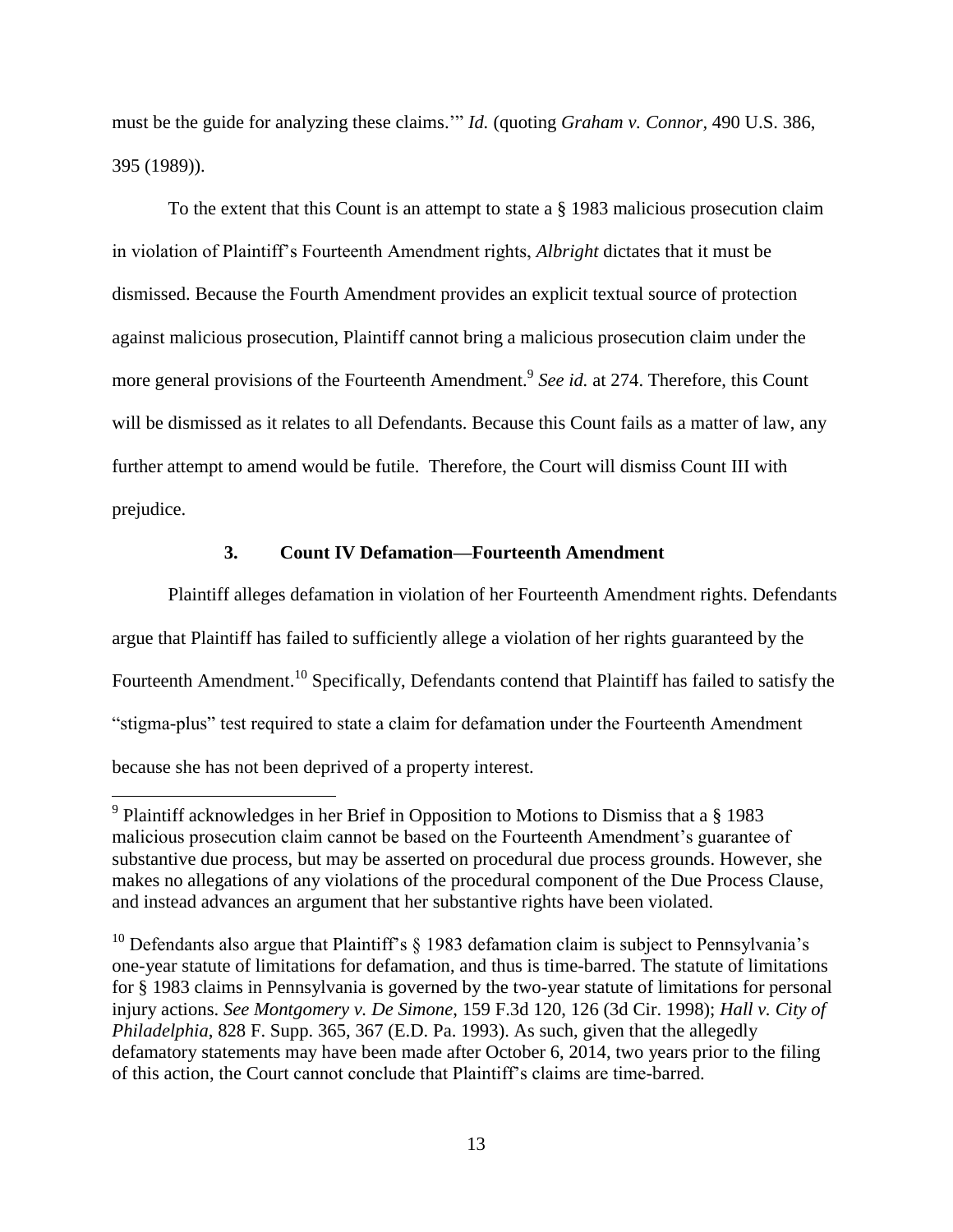The Fourteenth Amendment provides that no person shall be deprived "of life, liberty or property, without due process of law." U.S. CONST. amend. XIV § 1. This guarantee encompasses a substantive and procedural component. *Nicholas v. Pa. State Univ.,* 227 F.3d 133, 139 (3d Cir. 2000) (citing *Planned Parenthood of S.E. Pa. v. Casey*, 505 U.S. 833, 846-47 (1992). In her omnibus Response to Defendants' Motions to Dismiss (ECF No. 57), Plaintiff argues the procedural and substantive components of the Due Process Clause. (ECF No. 57 at 14-17.)

#### a. Substantive Due Process

"The substantive component of the Due Process Clause limits what government may do regardless of the fairness of procedures that it employs, and covers government conduct in both legislative and executive capacities." *Boyanowski v. Capital Area Intermediate Unit*, 215 F.3d 396, 399 (3d Cir. 2000). Under a substantive due process analysis dealing with executive actions, "'the threshold question is whether the behavior of [that] officer is so egregious, so outrageous, that it may fairly be said to shock the contemporary conscience.'" *County of Sacramento v. Lewis*, 523 U.S. 833, 847 n.8 (1998). That is, "a property interest that falls within the ambit of substantive due process may not be taken away by the state for reasons that are 'arbitrary, irrational, or tainted by improper motive,' or by means of government conduct so egregious that it 'shocks the conscience[.]'" *Nicholas*, 227 F.3d at 139 (internal citations omitted).

This conscience-shocking concept "duplicates no traditional category of common-law fault, but rather points clearly away from liability, or clearly toward it, only at the ends of the tort law's spectrum of culpability." *Lewis*, 523 U.S. at 848. The kind of official conduct most likely to rise to the conscience-shocking level is action that is intended to injure, and that is not justified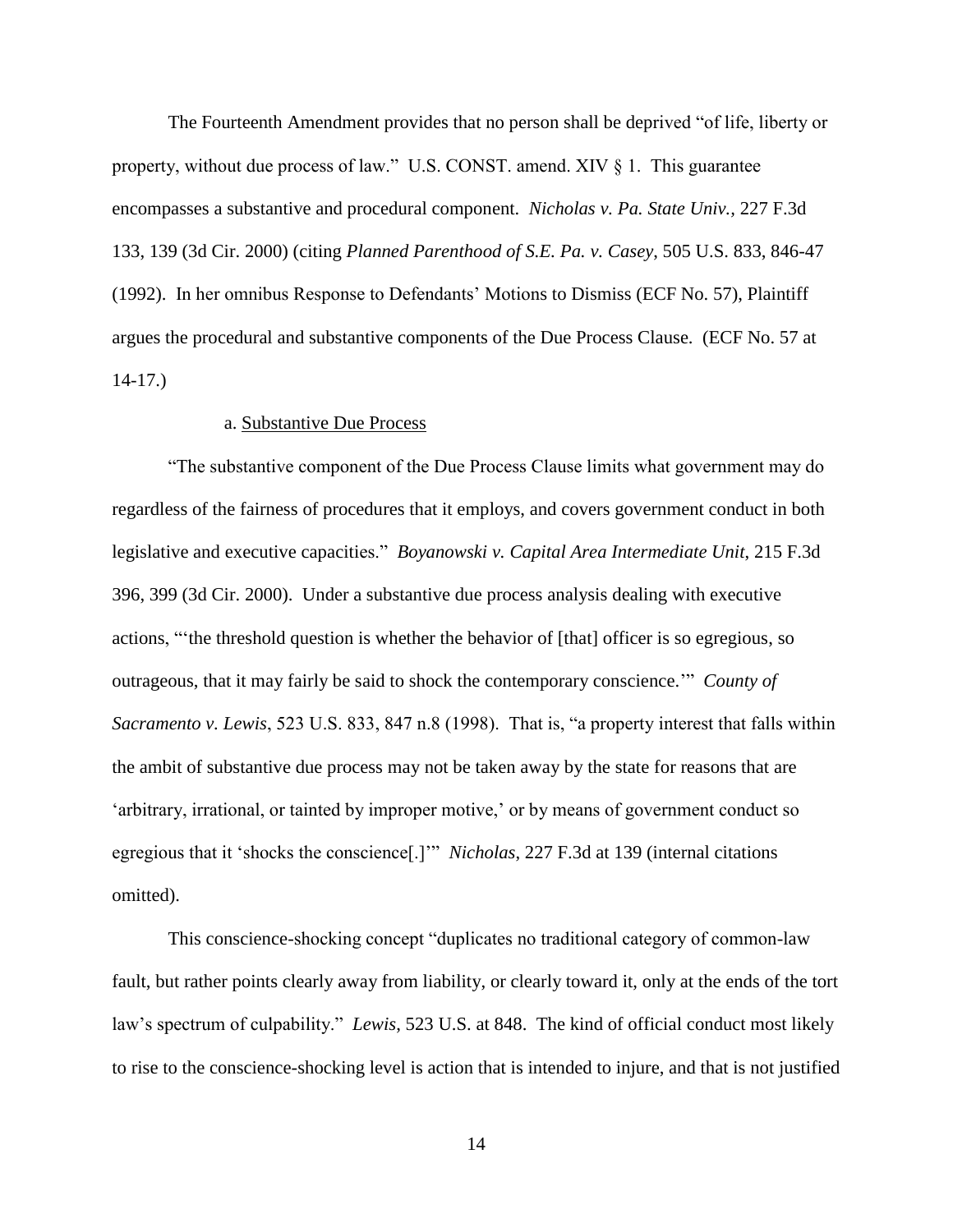by any governmental interest. *Id.* at 849. Where state officials enjoy the luxury of "having time to make unhurried judgments," their "deliberate indifference" to an individual's welfare may be conscience-shocking. *Id.* at 853. Deliberate indifference might exist even "without actual knowledge of a risk of harm when the risk is so obvious that it should be known." *Sanford v. Stiles*, 456 F.3d 298, 309 (3d Cir. 2006).

Plaintiff has alleged plausible facts to suggest that Defendants' behavior was so egregious and outrageous that it may be said to shock the conscience. If Plaintiff's allegations are proved to be true, it shocks the contemporary conscience that Defendants caused a former employee's criminal prosecution for theft by knowingly supplying false and/or incomplete information to auditors in an effort to cover their own deficiencies in managing the finances of the Center. Defendants had the luxury of time in making the alleged decisions to supply false/and or incomplete information to auditors. As educational professionals, Defendants would understand that a criminal prosecution could foreclose Plaintiff's ability to work for educational institutions in the future. Clearly, the allegations of the Amended Complaint state plausible facts that show Defendants' improper motive.

The United States Court of Appeals indicated in *Nicholas* that property interests for purposes of the substantive due process clause are "not determined by reference to state law, but rather depends upon whether that interest is 'fundamental' under the United States Constitution." 227 F.3d at 140 (citing *Regents of Univ. of Michigan v. Ewing*, 474 U.S. 214, 229 (1985) (Powell, J., concurring) (substantive due process rights are created only by the Constitution)).

The United States Court of Appeals for the Third Circuit has stated that "the liberty to pursue a calling or occupation . . . is secured by the Fourteenth Amendment." *Thomas v. Independence Twp.,* 463 F.3d 285, 297 (3d Cir. 2006) (citing *Piecknick v. Commonwealth of*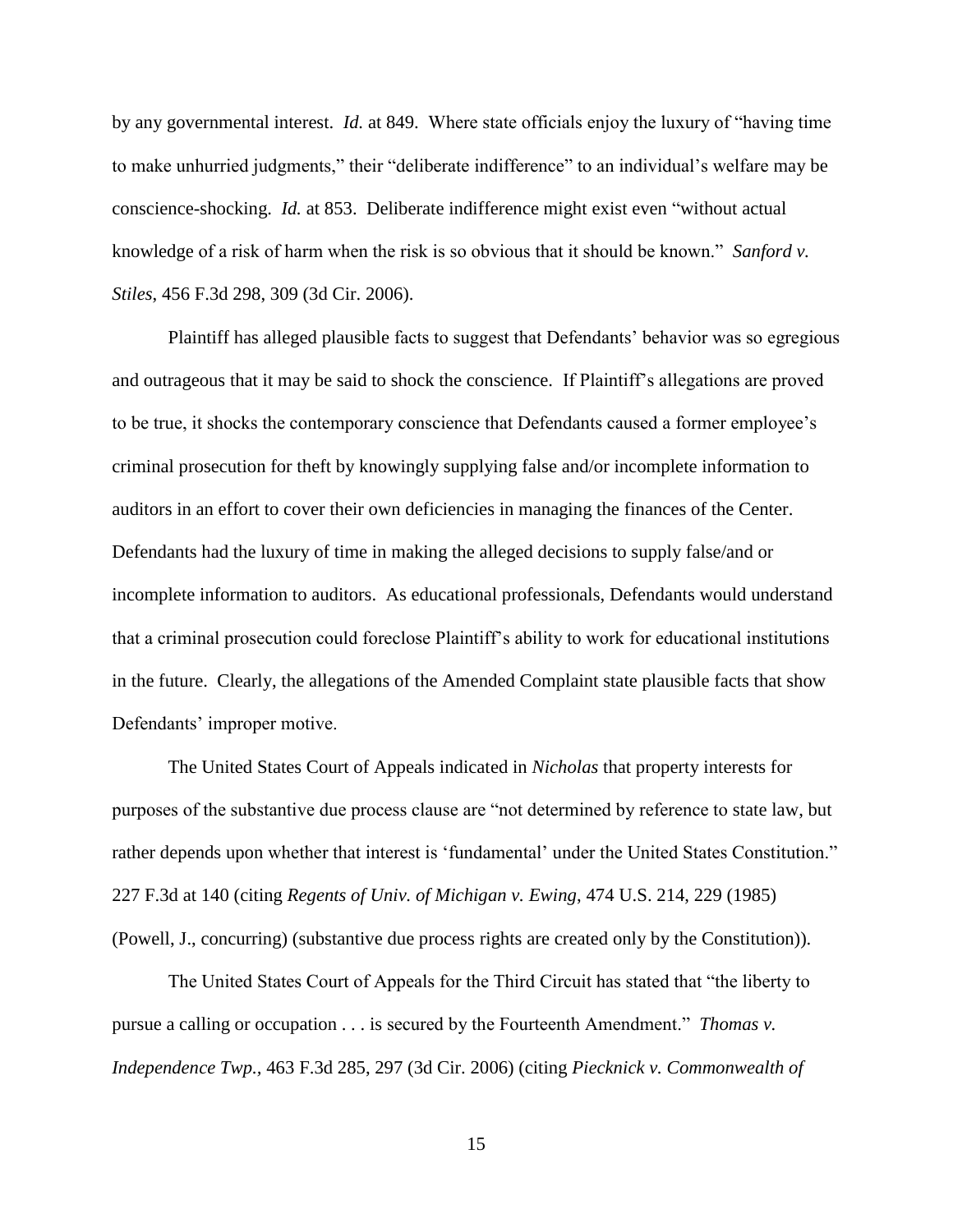*Pennsylvania*, 36 F.3d 1250, 1259 (3d Cir. 1994)). *See also Pioneer Aggregates, Inc. v. Pa. Dep't of Envtl. Prot.,* 540 F. App'x 118, 125 (3d Cir. 2013) (right to pursue occupation is protected right). Reputational injury that decreases an individual's ability to earn a living, however, is not sufficient to warrant the protection of substantive due process. *Boyanowski,* 215 F.3d at 399-404 (Defamatory statements that curtail a plaintiff's business opportunities do not support a substantive due process claim.) Here, Plaintiff Williams alleges that she "continues to be prevented from obtaining employment in her traditional and chosen field of school administration due to her felony prosecution and stringent background checks required to work in educational institutions." (Am. Compl. ¶ 61.) Plaintiff, therefore, has sufficiently alleged the violation of a protected interest for purposes of substantive due process protection.

At the motion to dismiss stage, Plaintiff has averred enough facts to state a plausible claim for deprivation of her Fourteenth Amendment substantive due process rights. Therefore, Defendants' Motions to Dismiss on this issue will be denied.

#### b. Procedural Due Process

Plaintiff also argues a violation of due process based on the stigma-plus theory. (ECF No. 57 at 15-16.) A stigma-plus claim is "a due process claim for deprivation of a liberty interest in reputation[.]" *Hill*, 455 F.3d at 236. "In the public employment context, the stigma-plus test has been applied to mean that when an employer creates and disseminates a false and defamatory impression about the employee in connection with his termination, it deprives the employee of a protected liberty interest." *Id.* at 236 (internal quotation marks and citation omitted). Importantly, the United States Court of Appeals for the Third Circuit in *Hill* further stated that "[t]he creation and dissemination of a false and defamatory impression is the 'stigma' and the termination is the 'plus.'" *Id.*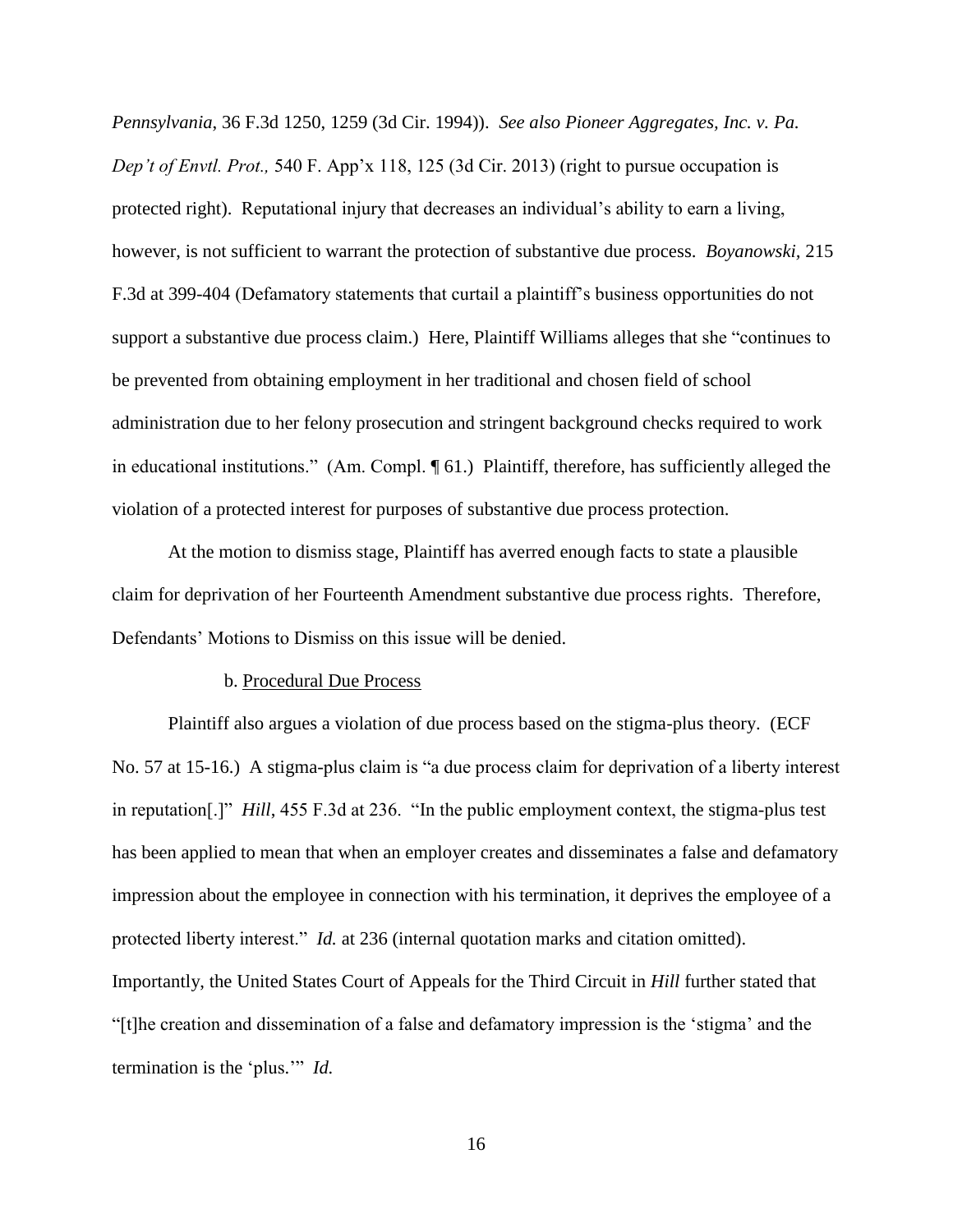Although the "plus" prong is typically termination of employment, reputational damage that occurs in the course of, or is accompanied by, a change or extinguishment of a right or status guaranteed by state law or the Constitution is actionable. *Clark v. Twp. of Falls*, 890 F.2d 611, 619 (3d Cir. 1989) (discussing *Paul v. Davis*, 424 U.S. 693, 701-12 (1976)); *D&D Assoc., Inc. v. Bd. of Educ. of N. Plainfield*, 552 F. App'x 110, 113 (3d Cir. 2014); *Kahan v. Slippery Rock Univ. of Pa.*, 50 F. Supp.3d 667, 711 (W.D. Pa. 2014). The law in this circuit is clear that the right "to follow a chosen profession free from unreasonable governmental interference comes within both the 'liberty' and 'property' concepts of the Fifth and Fourteenth Amendments." *Piecknick v. Commonwealth of Pennsylvania*, 36 F.3d 1250, 1259 (3d Cir. 1994). This protection only extends to state actions "that threaten to deprive persons of the right to pursue their chosen occupation." *Id.* (internal citations and quotation omitted)."It is the liberty to pursue a calling or occupation, and not the right to a specific job, that is secured by the Fourteenth Amendment." *Id.* (internal citation and quotation omitted).

In order to state a claim regarding the "stigma" prong of the test, plaintiff must allege that the "purportedly stigmatizing statement(s) (1) were made publicly, and (2) were false." *Hill*, 455 F.3d at 236 (internal quotation marks and citations omitted).

First, with regard to the "stigma" prong of Plaintiff's stigma-plus claim, Plaintiff alleges that her prosecution on the three felony charges for theft was highly publicized in newspaper articles featuring comments made by Rich and members of the JOC about the criminal prosecution. (Am. Compl. ¶ 46.) She further alleges that Defendants published defamatory statements to the auditing firm, the Pennsylvania State Police, the Lawrence County District Attorney, and via the Criminal Complaint and Affidavit of Probable Cause. (Am. Compl. ¶ 84.) She also alleges that the felony charges were dismissed and therefore the comments made by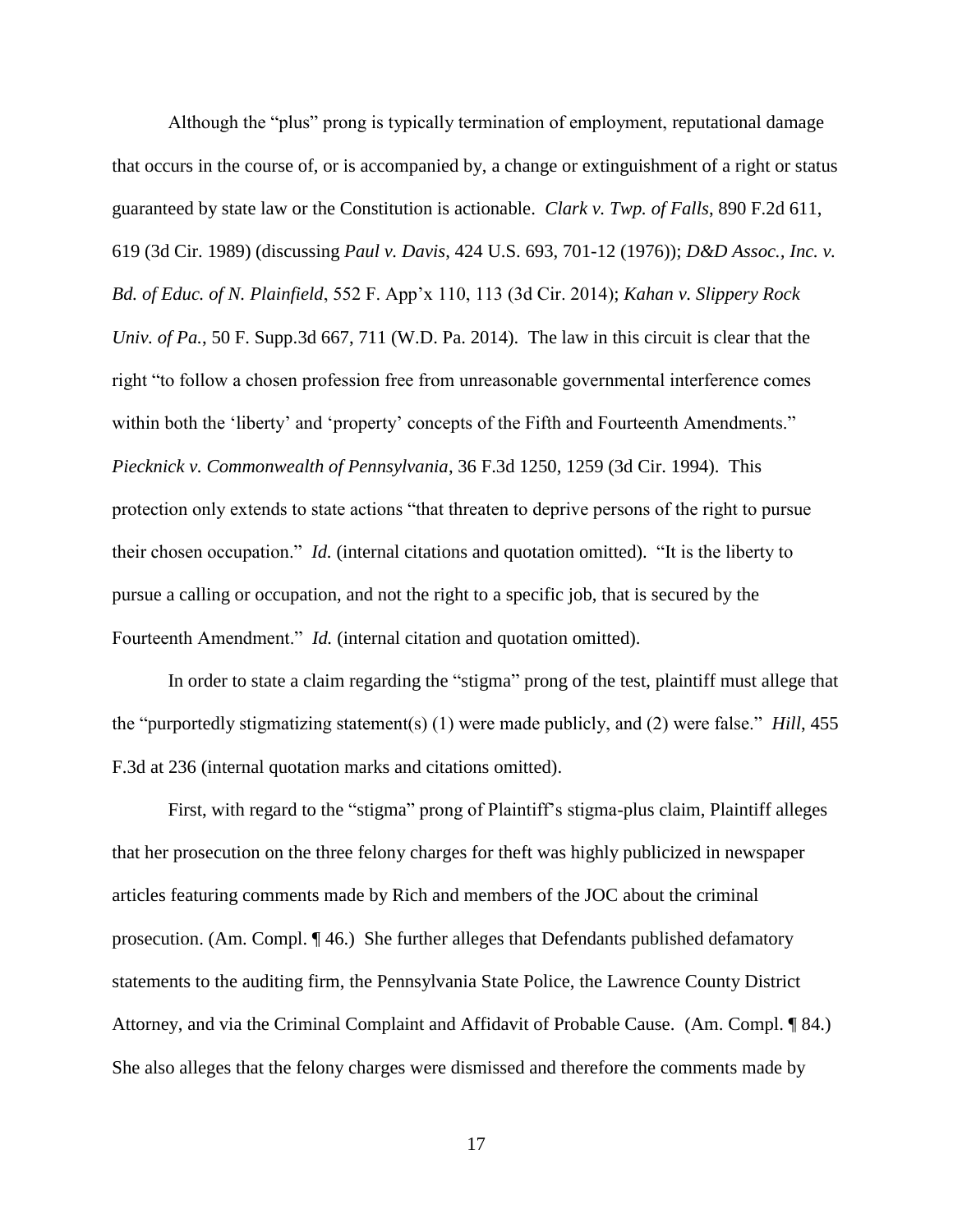Rich and members of the JOC regarding the criminal prosecution were false. (Am. Compl.  $\P$ 57.) Reading the Amended Complaint in its entirety and affording Plaintiff every favorable inference therefrom, it appears that Plaintiff has plausibly alleged the "stigma" prong of her stigma-plus claim.<sup>11</sup> *See, e.g. Hill*, 455 F.3d at 236-37.

As to the "plus" element, Plaintiff alleges that she was terminated from Grove City College soon after Defendants made statements to the media. (Am. Compl. ¶ 59.) Plaintiff does not allege that Lawrence County Career and Technical Center terminated her. Nor does she allege any facts to suggest that she was constructively discharged from the Center.<sup>12</sup> Instead, in her Omnibus Response to Defendants' Motions to Dismiss, Plaintiff argues that the "plus" element generally requires the alteration or extinguishment of some sort of constitutional right as a result of the stigma. (ECF No. 57 at 15.) She argues that she "was terminated from her position at Grove City College after the Defendants' accusations of felony theft came to light, and the accompanying stigma has prevented her from obtaining employment in her chosen field of school administration." (ECF No. 57 at 15 (citing Am. Compl. ¶¶ 59-61)).

There is substantial argument in Defendants' submissions as to whether a third-party termination (termination by Grove City College) can satisfy the "plus" element in a stigma-plus claim. Here, because Plaintiff argues the extinguishment of her constitutional right to pursue employment in her chosen field of school administration as a result of the stigma, she has stated

<sup>&</sup>lt;sup>11</sup> The Amended Complaint as a whole suggests that Defendants knew or should have known from the inception of the audit and subsequent filing of criminal charges, that Plaintiff was innocent of any wrongdoing.

 $12$  The United States Court of Appeals for the Third Circuit has stated that a resignation will be deemed involuntary and thus a constructive discharge for purposes of the Due Process Clause under only two circumstances: "(1) when the employer forces the employee's resignation or retirement by coercion or duress, or (2) when the employer obtains the resignation or retirement by deceiving or misrepresenting a material fact to the employee." *Hill*, 455 F.3d at 233 (citing *Leheny v. City of Pittsburgh*, 183 F.3d 220, 228 (3d Cir. 1999)).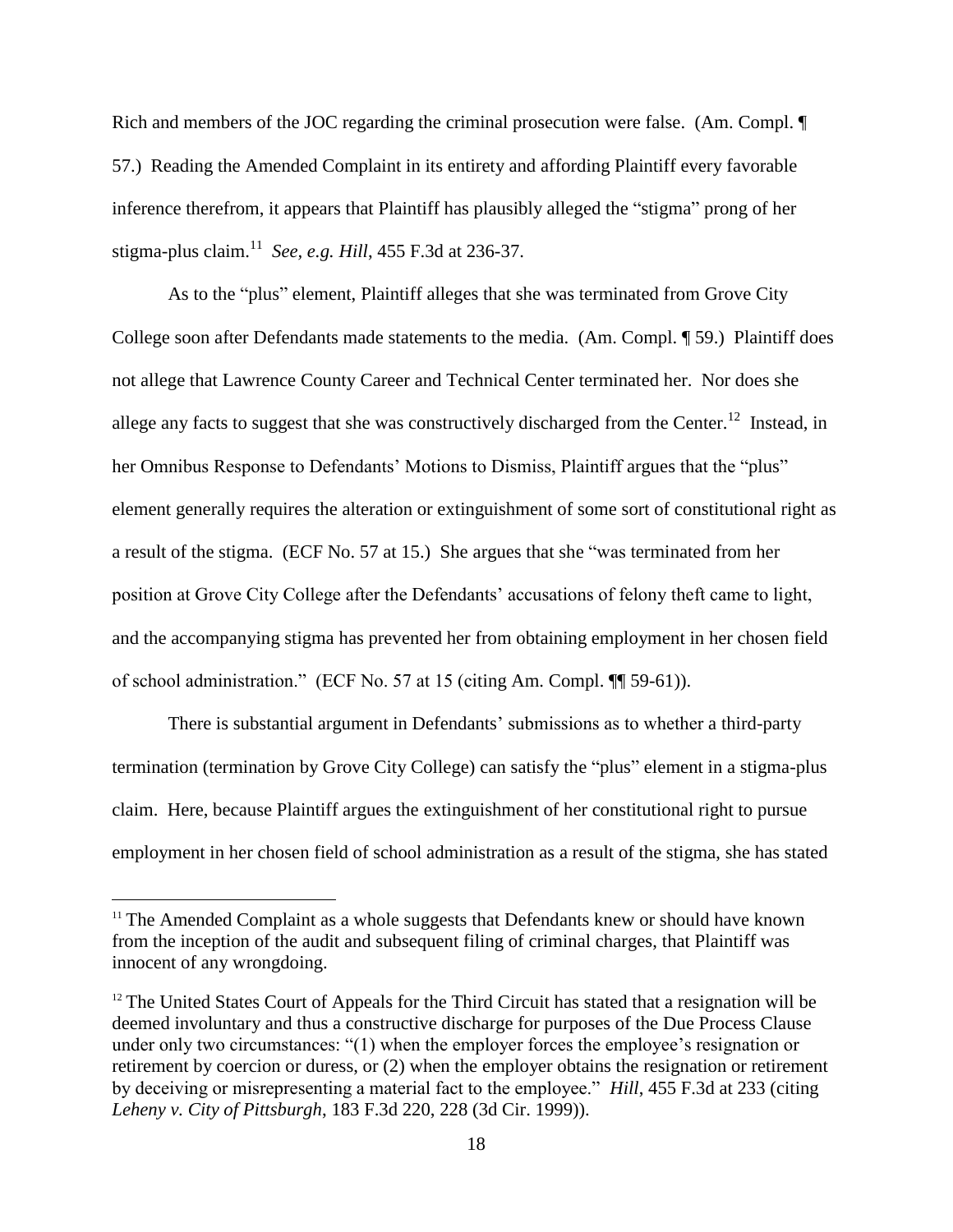a plausible claim for relief.

Therefore, the Court will deny Defendants' Motions to Dismiss Count IV of the Amended Complaint because Plaintiff has alleged a plausible claim for relief under the stigmaplus theory pursuant to the Fourteenth Amendment.

### **C. Municipal Liability**

In *Monell v. New York City Dep't of Social Servs.*, 436 U.S. 658 (1978), the United States Supreme Court held that municipalities and other local governmental units are "persons" subject to liability under 42 U.S.C. §1983. In so ruling, however, the Court declared that municipal liability may not be premised on the mere fact that the governmental unit employed the offending official, that is, through application of the doctrine of respondeat superior. Instead, the Court concluded that a governmental unit may be liable under § 1983 only when its "policy or custom, whether made by its lawmakers or by those whose edicts or acts may fairly be said to represent official policy, inflicts the injury." *Monell*, 436 U.S. at 694. The "official policy" requirement distinguishes acts of the municipality from acts of employees of the municipality, thereby limiting liability to action for which the municipality is actually responsible. *Id*.

In finding municipal liability pursuant to § 1983, the plaintiff must identify the policy, custom or practice of the municipal defendant that result in the constitutional violation. *Id*. at 690-91. A municipal policy is made when a decision-maker issues an official proclamation or decision. *Pembaur v. City of Cincinnati*, 475 U.S. 469, 481 (1986), *quoted in*, *Andrews v. City of Philadelphia*, 895 F.2d 1469, 1480 (3d Cir. 1990). A custom or practice, however, may consist of a course of conduct so permanent and widespread that it has the force of law. *Andrews*, 895 F.2d at 1480. To establish municipal liability based upon a custom or practice, the plaintiff must demonstrate that the decision-maker had notice that a constitutional violation could occur and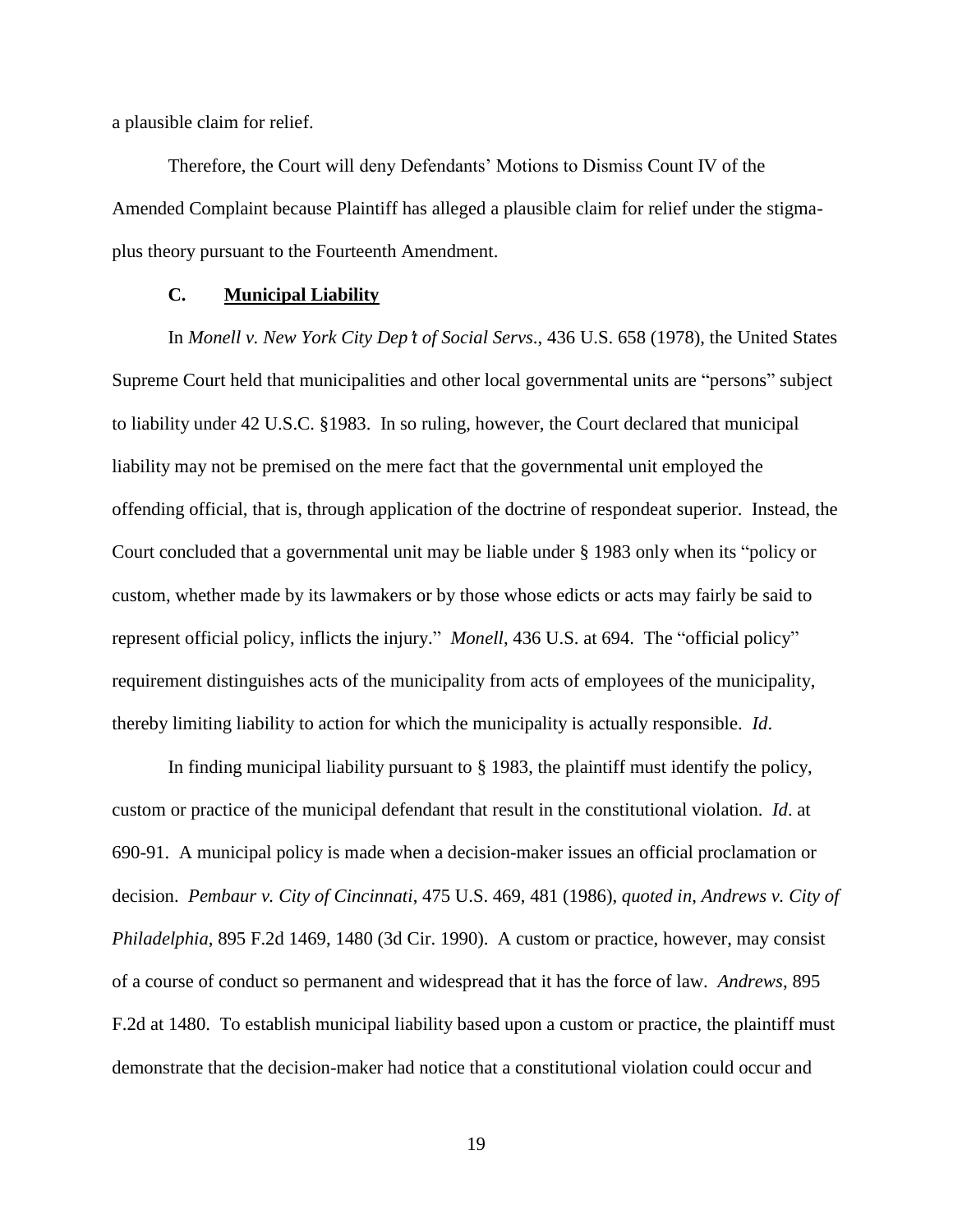that the decision-maker acted with deliberate indifference to this risk. *Berg v. County of Allegheny*, 219 F.3d 261, 276 (3d Cir. 2000). Finally, Plaintiff must show a causal connection between the custom or policy and the violation of the constitutional right. *Bielevicz v. Dubinon*, 915 F.2d 845, 850-51 (3d Cir. 1990). That is, a plaintiff must demonstrate an "affirmative link" or "plausible nexus" between the custom or practice and the alleged constitutional deprivation. *Bielevicz*, 915 F.2d at 850-51.

Defendant School Districts argue that all § 1983 claims against them must be dismissed because Plaintiff has alleged only respondeat superior liability. That is, Plaintiff has failed to allege a policy, custom, or practice that resulted in the constitutional violation. Plaintiff responds that she is not required to allege similar treatment of other individuals to show a custom or practice because under certain circumstances, a single decision to take a particular action can establish the kind of official policy required by *Monell*.

Plaintiff is correct that she need not show a series of similar acts to establish municipal liability. Municipal liability may also be established by showing that an official with final policymaking authority either delegated that authority to, or ratified the decision of, a subordinate. *City of St. Louis v. Praprotnik*, 485 U.S. 112, 126-27 (1988); *Pembaur v. City of Cincinnati*, 475 U.S. 469, 479-80 (1986) (plurality).

Here, Plaintiff alleges that the Lawrence County Career and Technical Center is governed by a Joint Operating Committee ("JOC") comprised of officials from the Center and representatives from each of the eight School Districts. (Am. Compl. ¶ 4.) It is plausible that representatives from each of the Defendant School Districts were delegated authority to act on behalf of the School Districts on the Joint Operating Committee. It is also plausible that the decisions of the representatives and the bases for them were ratified by the School Districts.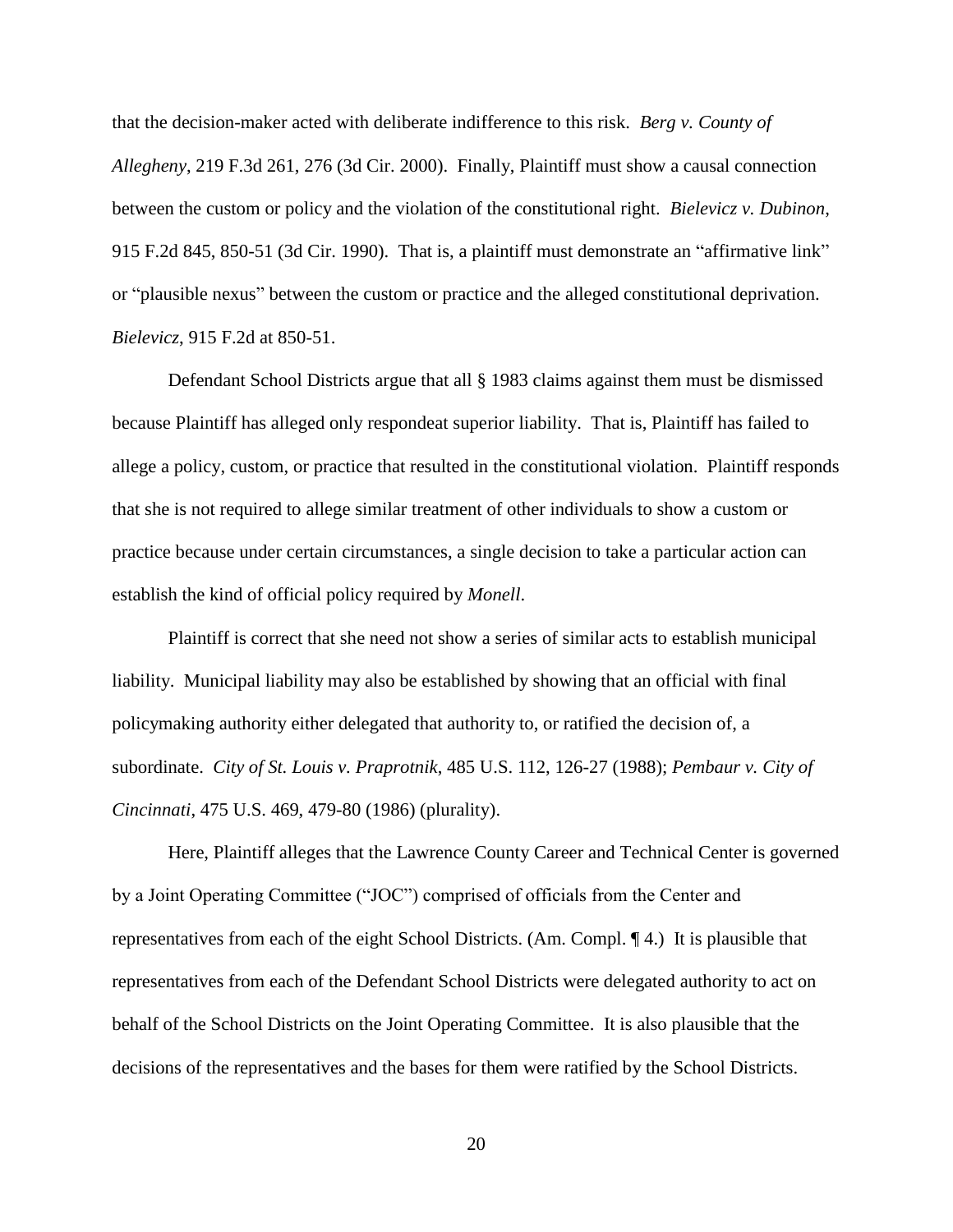Consequently, Plaintiff has stated a plausible claim for municipal liability pursuant to *Pembaur.*  Discovery may reveal whether or not *Pembaur* is controlling. Consequently, Defendants may revisit this issue on summary judgment. Therefore, the Court will deny Defendant School Districts' Motions to Dismiss the municipal liability claim.

#### **D. Qualified Immunity**

"The doctrine of qualified immunity protects government officials 'from liability for civil damages insofar as their conduct does not violate clearly established statutory or constitutional rights of which a reasonable person would have known.'" *Pearson v. Callahan*, 555 U.S. 223, 231 (2009) (quoting *Harlow v. Fitzgerald*, 457 U.S. 800, 818 (1982)). Qualified immunity operates to ensure that, before they are subjected to suit, government officials are put on notice that their conduct is unlawful. *Hope v. Pelzer*, 536 U.S. 730, 739 (2002). "Qualified immunity balances two important interests—the need to hold public officials accountable when they exercise power irresponsibly and the need to shield officials from harassment, distraction, and liability when they perform their duties reasonably." *Pearson*, 555 U.S. at 231.

In determining whether qualified immunity applies, the courts conduct a two-pronged inquiry. *Pearson*, 555 U.S. at 232; *Spady v. Bethlehem Area Sch. Dist.*, 800 F.3d 633, 637 (3d Cir. 2015). First, the court must determine "whether the facts that the plaintiff has alleged . . . or shown . . . make out a violation of a constitutional right." *Pearson,* 555 U.S. at 232 (citing *Saucier v. Katz*, 533 U.S. 194, 201 (2001)). "If the plaintiff fails to make out a constitutional violation, the qualified immunity inquiry is at an end; the [government official] is entitled to immunity." *Bennett v. Murphy*, 274 F.3d 133, 136 (3d Cir.2002). If, however, the plaintiff can establish a constitutional violation, then the court must proceed to the second prong and determine "'whether the right at issue was "clearly established" at the time of defendant's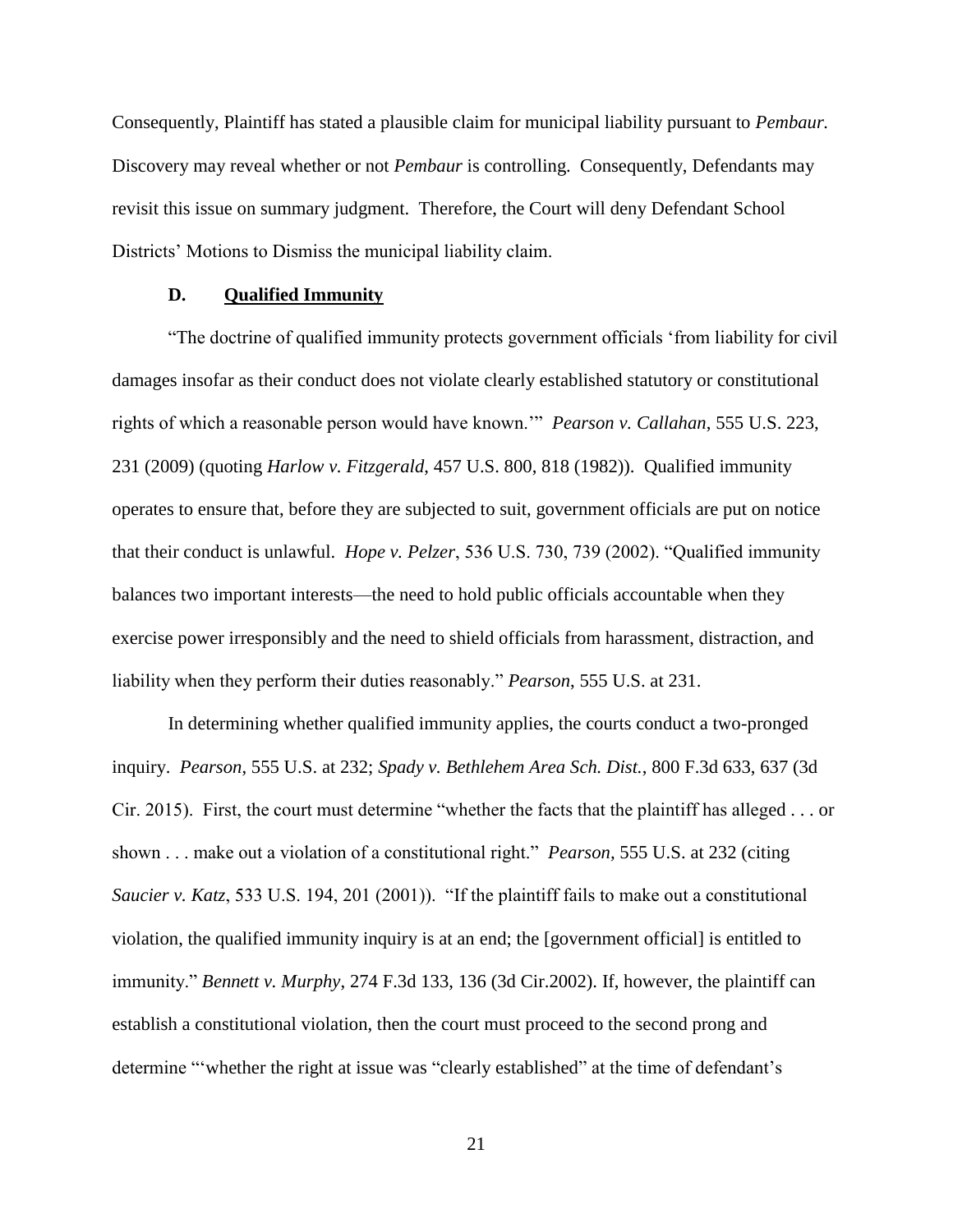alleged misconduct.'" *Spady,* 800 F.3d at 637 (quoting *Pearson*, 555 U.S. at 232). "The relevant, dispositive inquiry in determining whether a right is clearly established is whether it would be clear to a reasonable officer that his conduct was unlawful in the situation he confronted." *Saucier*, 533 U.S. at 202. "This is an objective inquiry, to be decided by the court as a matter of law." *Doe v. Groody*, 361 F.3d 232, 238 (3d Cir. 2004). In conducting this analysis, courts have the discretion to decide which of the two prongs should be addressed first based on the circumstances of the particular case. *Pearson*, 555 U.S. at 236.

Here, because the Court has determined that Plaintiff has alleged a claim for violation of her due process rights<sup>13</sup> pursuant to 42 U.S.C. § 1983, the Court must now determine whether the rights were "clearly established" at the time of the Defendants' alleged misconduct. *Spady,* 800 F.3d at 637.

The Third Circuit directs that the Court "must first frame the precise contours of that right." *Id.* at 638. Plaintiff's claim in Count IV of the Amended Complaint is that Defendants violated her procedural and substantive due process rights pursuant to the Fourteenth Amendment.

This Court, however, must "not define clearly established law at a high level of generality." *Id.* (citing *Ashcroft v. al-Kidd*, 563 U.S. 731, 742 (2011)). The Court is "required to frame the right at issue 'in a more particularized, and hence more relevant, sense,' . . . 'in light of the case's specific context, not as a broad general proposition[.]'" *Id.* (internal citations omitted).

Here, the specific context is a school administrator who is falsely accused of theft by her former employer and committee members in order to cover up their own deficiencies in handling school finances, who then publishes information about the criminal prosecution to the media and

<sup>13</sup> *See* analyses at IV.B.3. a. & b., *supra.*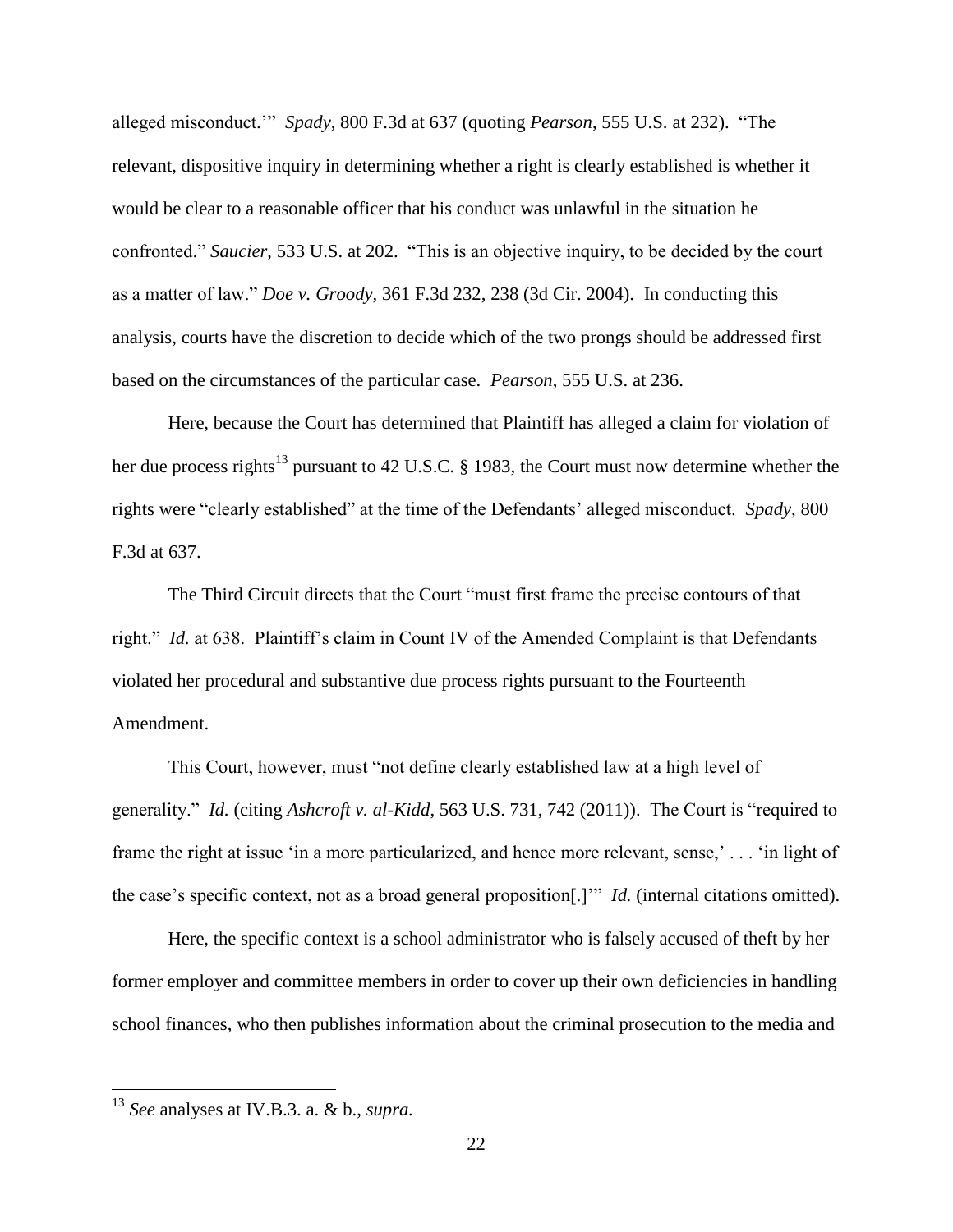others, resulting in the termination of her employment by a third party, and her inability to secure employment in her chosen profession of school administration because of the stigma associated with the defamatory publication. The specific constitutional rights under the Due Process Clause in this context are 1) the right to be free from executive actions that are so egregious, and so outrageous, that they may fairly be said to shock the contemporary conscience, and that result in the violation of the fundamental right to pursue a calling or occupation; and 2) the right to be free from reputational damage that results in the extinguishment of the fundamental right to pursue a calling or occupation.

Although there need not be a case directly on point, "existing precedent must have placed the . . . constitutional question *beyond* debate." *Id.* at 639 (citing *al-Kidd*, 563 U.S. at 741) (emphasis added by *Spady* court). Qualified immunity will be denied where "at the time of the challenged conduct, the contours of [the] right [were] sufficiently clear that every reasonable official would have understood that what he [was] doing violates that right." *Al-Kidd,* 563 U.S. at 741.

Here, with regard to Plaintiff's claim involving the stigma-plus test, United States Supreme Court and Third Circuit precedent have established that damage to reputation states a constitutionally cognizable violation when it is accompanied by the extinguishment of the fundamental right to pursue one's chosen occupation. *See Piecknick v. Commonwealth of Pennsylvania*, 36 F.3d 1250, 1259 (3d Cir. 1994); *Robb v. City of Philadelphia*, 733 F.2d 286, 294 (3d Cir. 1984) (citing *Paul v. Davis*, 424 .S. 693, 701-06 (1976)); *Machesky v. Hawfield*, Civil Action No. 07-9, 2008 WL 614819, at \*6 (W.D. Pa. March 4, 2008). Taking all of the allegations of Plaintiff's Amended Complaint as true, reasonable officials in the education profession would have believed they were violating clearly established law by falsely accusing a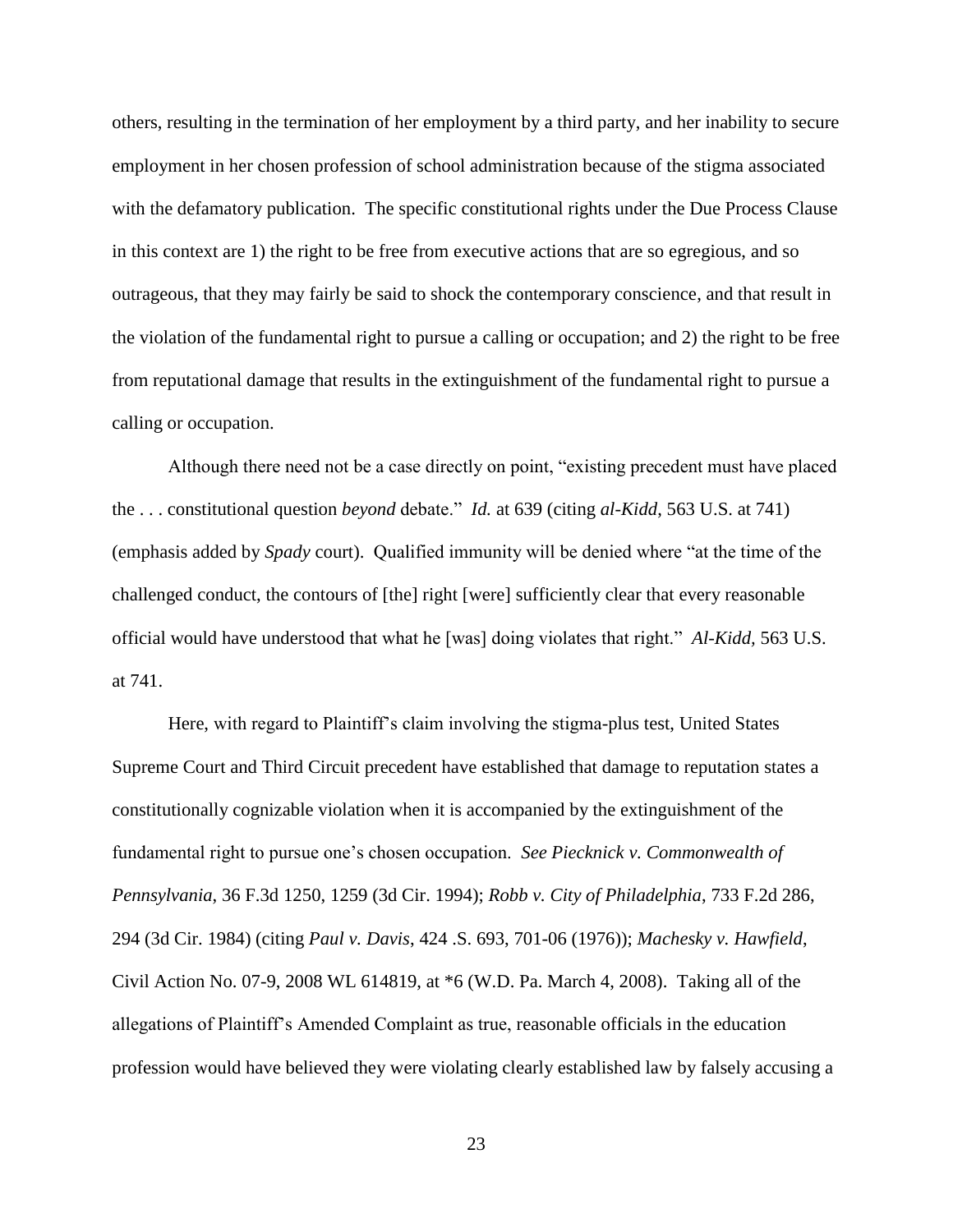former employee of theft in order to cover up their own deficiencies in handling school finances, thereby causing the employee's inability to find future employment in her chosen field of school administration (due to the stringent background checks required to work in educational institutions), when they published information about the criminal prosecution to the media and others. Therefore, the Court must deny qualified immunity at this time with regard to Plaintiff's alleged violation of her Fourteenth Amendment procedural due process protections. If the developed record does not support Plaintiff's allegations, the Defendants may revisit the issue of qualified immunity on summary judgment.

Similarly, because the Court has determined that Plaintiff has alleged a claim for violation of her substantive due process rights, the Court must now determine whether the right was "clearly established" at the time of Defendants' alleged misconduct. *Spady,* 800 F.3d at 637. As discussed above, the United States Court of Appeals for the Third Circuit has stated that "the liberty to pursue a calling or occupation . . . is secured by the Fourteenth Amendment." *Thomas v. Independence Twp.,* 463 F.3d 285, 297 (3d Cir. 2006) (citing *Piecknick v. Commonwealth of Pennsylvania*, 36 F.3d 1250, 1259 (3d Cir. 1994)). In addition, the law is clear that "a property interest that falls within the ambit of substantive due process may not be taken away by the state for reasons that are 'arbitrary, irrational, or tainted by improper motive,' or by means of government conduct so egregious that it 'shocks the conscience[.]'" *Nicholas*, 227 F.3d at 139 (internal citations omitted). Taking all of the allegations of Plaintiff's Amended Complaint as true, reasonable officials would have believed they were violating clearly established law by falsely accusing a former employee of theft in order to cover up their own deficiencies in handling school finances, then publishing information about the criminal prosecution to the media and others, thereby causing the employee's inability to find future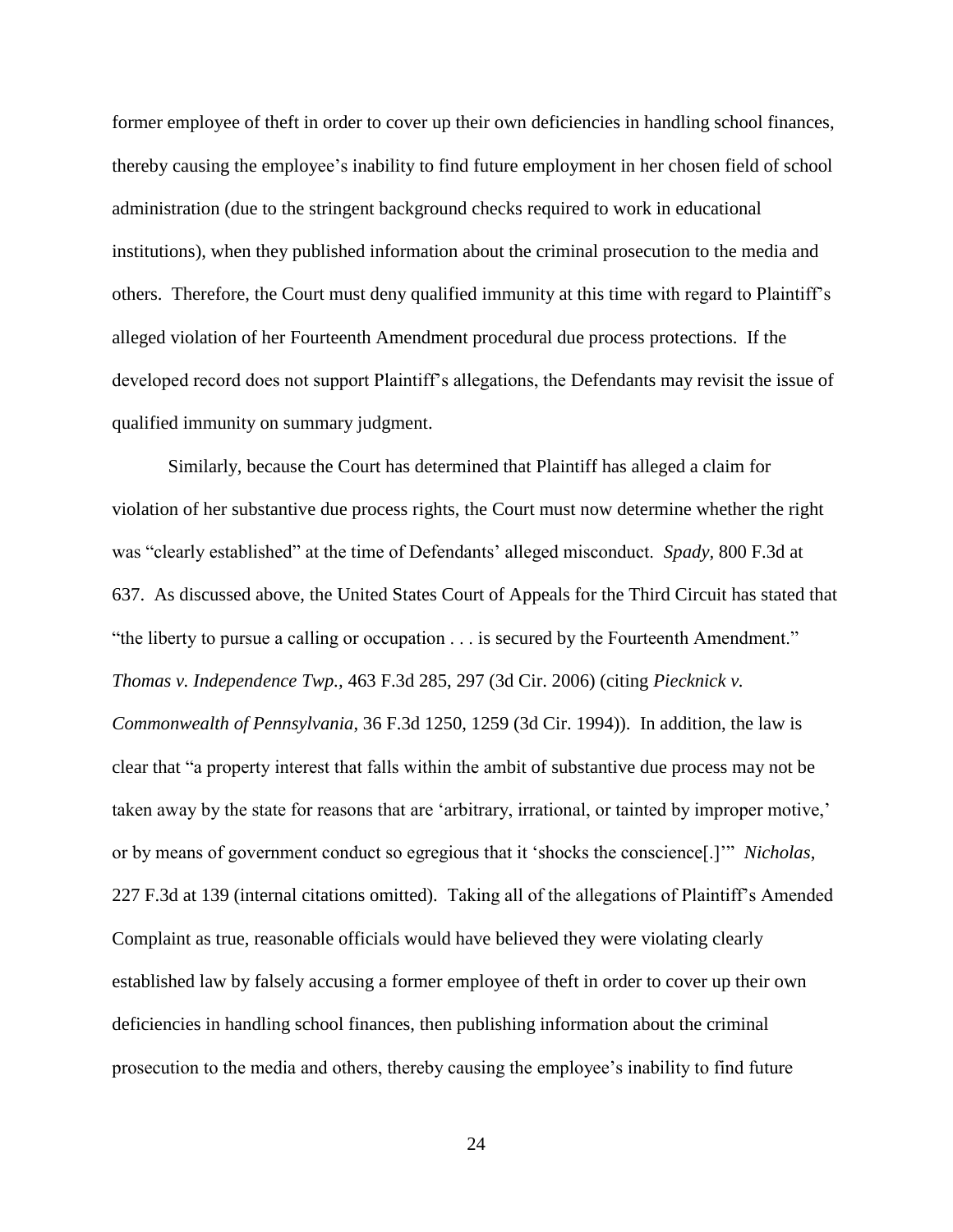employment in her chosen field of school administration. The allegations demonstrate improper motive, and the luxury of time to make unhurried decisions regarding the details given to the auditors and the decision to communicate with the media. Therefore, the Court must deny qualified immunity at this time with regard to Plaintiff's alleged violation of her Fourteenth Amendment substantive due process protections. If the developed record does not support Plaintiff's allegations, the Defendants may revisit the issue of qualified immunity on summary judgment.

## **E. PA Political Subdivisions Tort Claim Act**

Numerous Defendants argue that they are immune from this action based upon the Pennsylvania Political Subdivisions Tort Claims Act, 42 Pa.C.S. § 8541 *et seq*. This statute is not applicable to this case for two reasons. First, it applies only to state law claims, meaning that it could only potentially apply to Count I in this case. Second, and more decisively, 42 Pa.C.S. § 8550 states that immunity shall not apply in cases involving "actual malice or willful misconduct." Since Count I, the only count that this immunity could potentially apply to, alleges malicious prosecution, an inherently willful and malicious cause of action, none of the Defendants can claim immunity under this statute in light of the allegations of the Amended Complaint. *See Russoli v. Salisbury Twp.*, 126 F. Supp. 2d 821, 870 (E.D. Pa. 2000).

#### **F. High Official Immunity**

Most named Defendants also contend that they are immune from this action through the state common law doctrine of high official immunity. As with the Political Subdivisions Tort Claims Act, this doctrine applies only to state law claims, so it can only potentially offer immunity with respect to Count I. To qualify for this immunity, defendants must (1) be "high public officials" who (2) were acting in the course of their official duties. *Feldman v. Hoffman*,